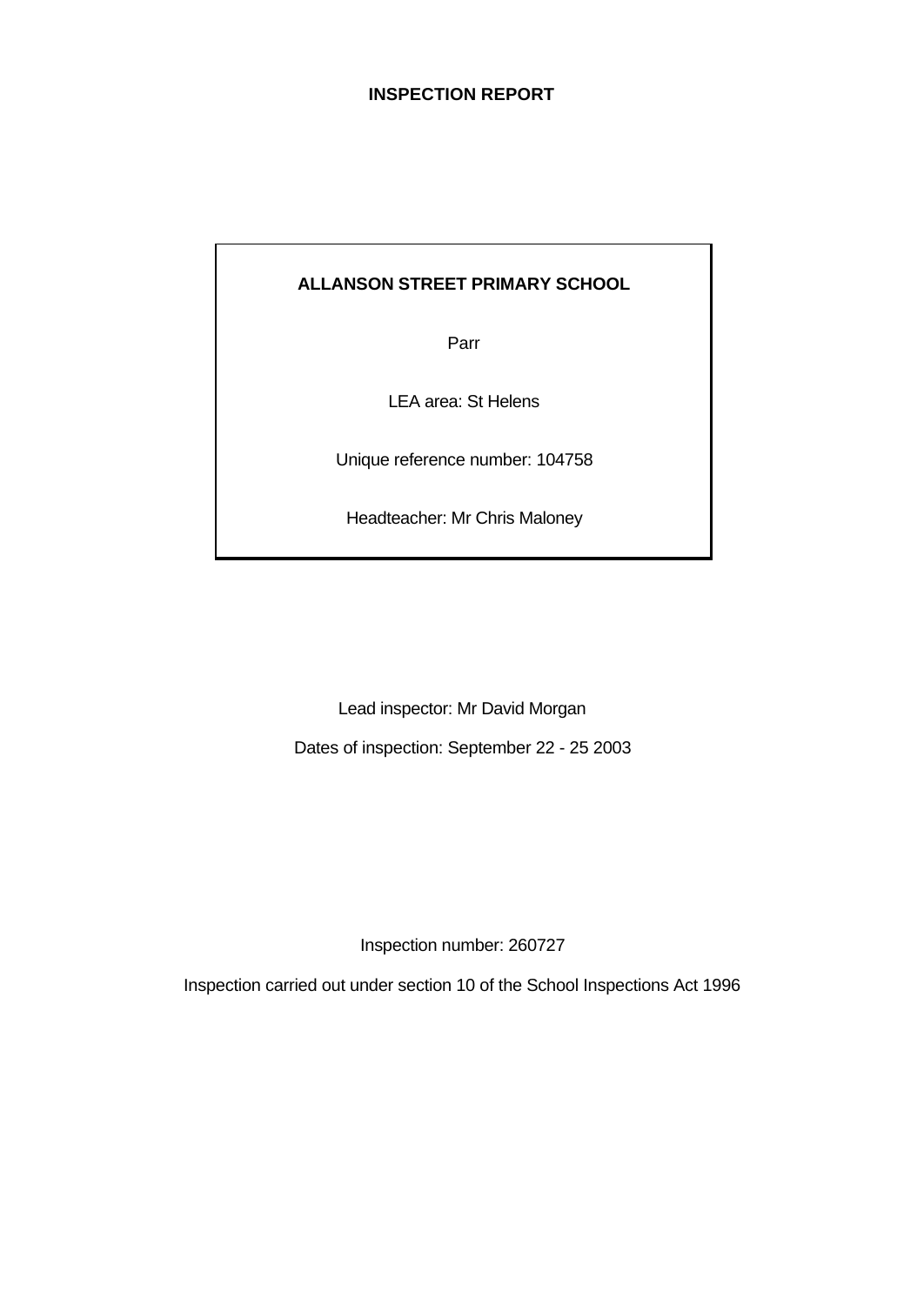## © Crown copyright 2003

This report may be reproduced in whole or in part for non-commercial educational purposes, provided that all extracts quoted are reproduced verbatim without adaptation and on condition that the source and date thereof are stated.

Further copies of this report are obtainable from the school. Under the School Inspections Act 1996, the school must provide a copy of this report and/or its summary free of charge to certain categories of people. A charge not exceeding the full cost of reproduction may be made for any other copies supplied.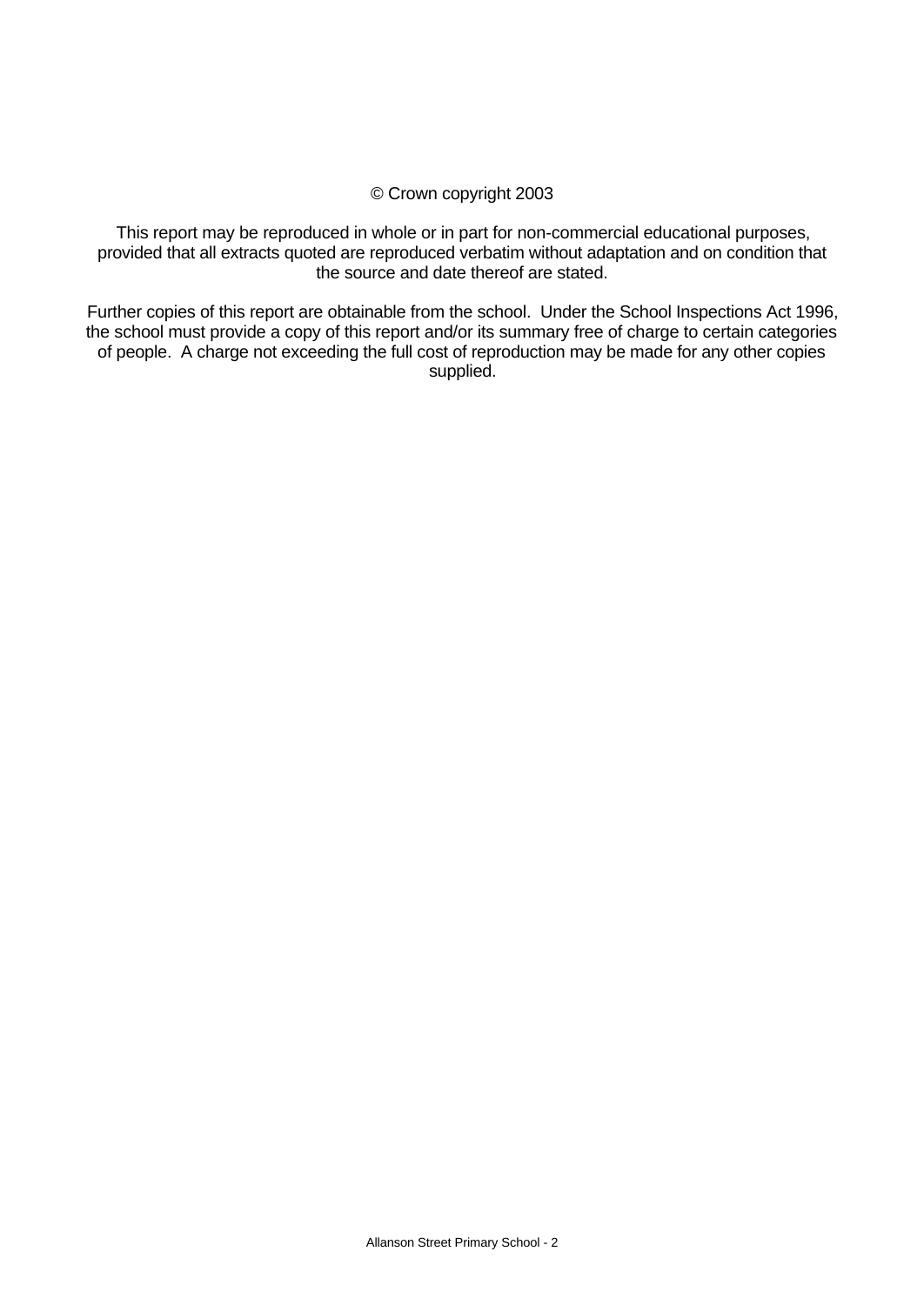## **INFORMATION ABOUT THE SCHOOL**

| Type of school:              | Primary                                       |
|------------------------------|-----------------------------------------------|
| School category:             | Community                                     |
| Age range of pupils:         | $3 - 11$ years                                |
| Gender of pupils:            | <b>Mixed</b>                                  |
| Number on roll:              | 449                                           |
| School address:              | <b>Gaskell St</b><br>Parr<br><b>St Helens</b> |
| Postcode:                    | WA9 1PL                                       |
| Telephone number:            | (01744) 25764                                 |
| Fax number:                  | (01744) 735922                                |
| Appropriate authority:       | Governing body                                |
| Name of chair of governors:  | <b>Rev David Thompson</b>                     |
| Date of previous inspection: | 12/10/1998                                    |

## **CHARACTERISTICS OF THE SCHOOL**

The school is a large primary serving the immediate locality but is also the preferred school for pupils from a wider area. With 449 pupils on role it is nearly double the national average and is located in an area of considerable social and economic deprivation. The building, which dates from the early  $20<sup>th</sup>$  century, with recent extensions, is spacious, has attractively fitted play areas and a large, partially wooded, school field.

The school has received achievement awards from the Department for Education and Skills for three consecutive years.

Over 46 per cent of pupils are entitled to free school meals, which is well above the national average. The number of pupils identified as having special educational needs is above the national average at 25.3 per cent. The percentage of pupils having Statements of Special Educational Need, is 2.3 per cent, which is also above the national average. No pupils have English as a second language, and the mobility of pupils is low.

Plans have been passed and funds guaranteed, for a new Sports and Arts Centre and a new Neighbourhood Nursery to be built on the field. The school is firmly embedded in the local community to their mutual benefit.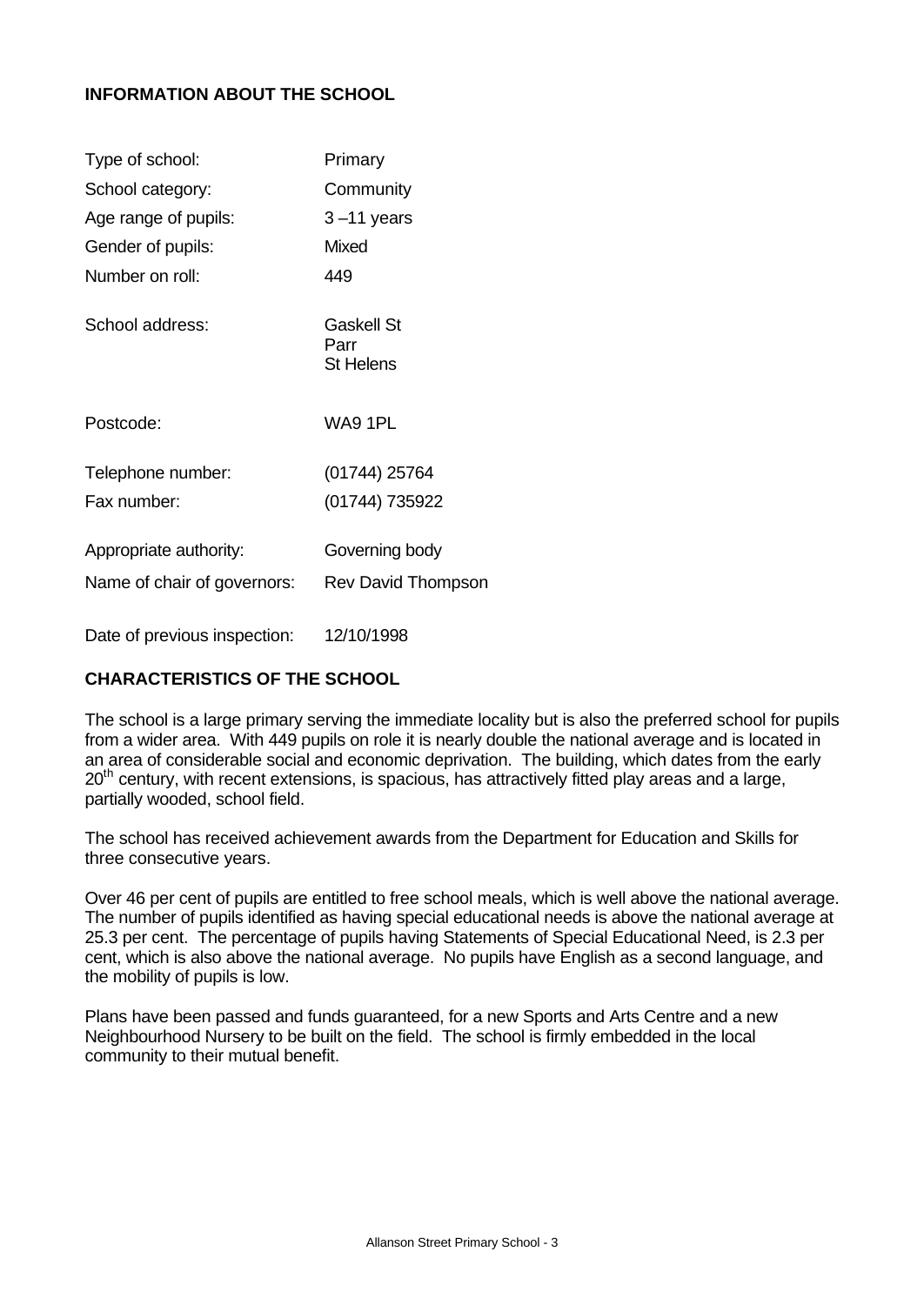# **INFORMATION ABOUT THE INSPECTION TEAM**

|       | Members of the inspection team |                | <b>Subject responsibilities</b>             |  |
|-------|--------------------------------|----------------|---------------------------------------------|--|
| 20244 | David Morgan                   | Lead inspector | <b>Mathematics</b>                          |  |
|       |                                |                | Art                                         |  |
|       |                                |                | <b>Music</b>                                |  |
| 19418 | <b>Alison Birch</b>            | Lay inspector  |                                             |  |
| 30705 | <b>Graham Stephens</b>         | Team inspector | English                                     |  |
|       |                                |                | Physical education                          |  |
| 12900 | Lea Short                      | Team inspector | <b>Foundation Stage</b>                     |  |
|       |                                |                | Special educational needs                   |  |
|       |                                |                | Geography                                   |  |
|       |                                |                | History                                     |  |
|       |                                |                | Religious knowledge                         |  |
| 3942  | Keith Sanderson                | Team inspector | Science                                     |  |
|       |                                |                | Information and communication<br>technology |  |
|       |                                |                | Design and technology                       |  |

The inspection contractor was:

Parkman Limited

 35 Trewartha Park Weston-Super-Mare North Somerset BS23 2RT

Any concerns or complaints about the inspection or the report should be made initially to the inspection contractor. The procedures are set out in the leaflet *'Complaining about Ofsted Inspections'*, which is available from Ofsted Publications Centre (telephone 07002 637833) or Ofsted's website (www.ofsted.gov.uk).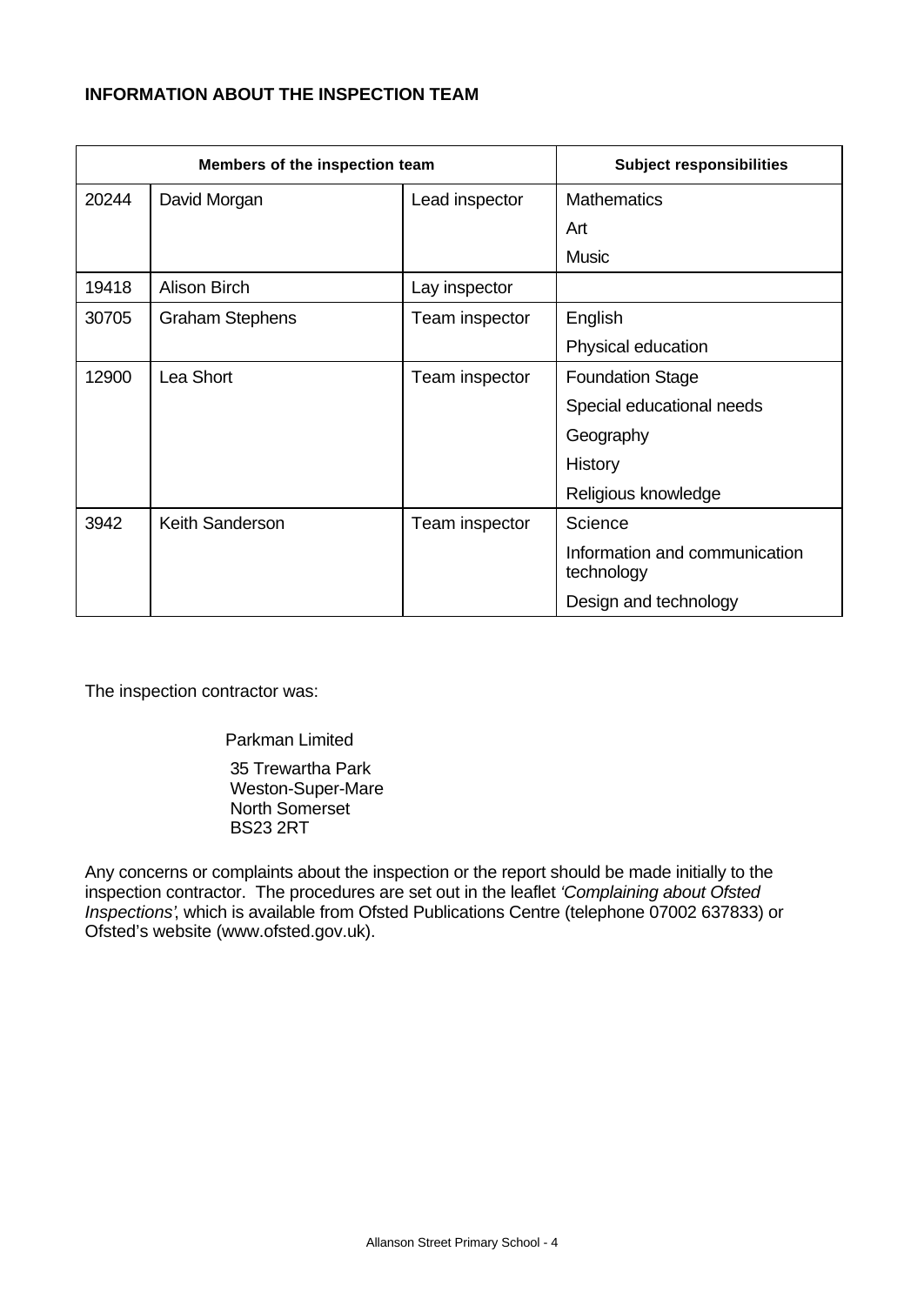# **REPORT CONTENTS**

|                                                                                                                                                                                                                                                               | Page |
|---------------------------------------------------------------------------------------------------------------------------------------------------------------------------------------------------------------------------------------------------------------|------|
| <b>PART A: SUMMARY OF THE REPORT</b>                                                                                                                                                                                                                          | 6    |
| <b>PART B: COMMENTARY ON THE MAIN INSPECTION FINDINGS</b>                                                                                                                                                                                                     |      |
| <b>STANDARDS ACHIEVED BY PUPILS</b>                                                                                                                                                                                                                           | 9    |
| Standards achieved in areas of learning, subjects and courses                                                                                                                                                                                                 |      |
| Pupils' attitudes, values and other personal qualities                                                                                                                                                                                                        |      |
| <b>QUALITY OF EDUCATION PROVIDED BY THE SCHOOL</b>                                                                                                                                                                                                            | 11   |
| Teaching and learning<br>The curriculum<br>Care, guidance and support<br>Partnership with parents, other schools and the community<br><b>LEADERSHIP AND MANAGEMENT</b><br><b>PART C: THE QUALITY OF EDUCATION IN AREAS OF</b><br><b>LEARNING AND SUBJECTS</b> | 15   |
|                                                                                                                                                                                                                                                               |      |
| AREAS OF LEARNING IN THE FOUNDATION STAGE                                                                                                                                                                                                                     | 17   |
| <b>SUBJECTS IN KEY STAGES 1 AND 2</b>                                                                                                                                                                                                                         | 20   |
| <b>PART D: SUMMARY OF THE MAIN INSPECTION JUDGEMENTS</b>                                                                                                                                                                                                      | 28   |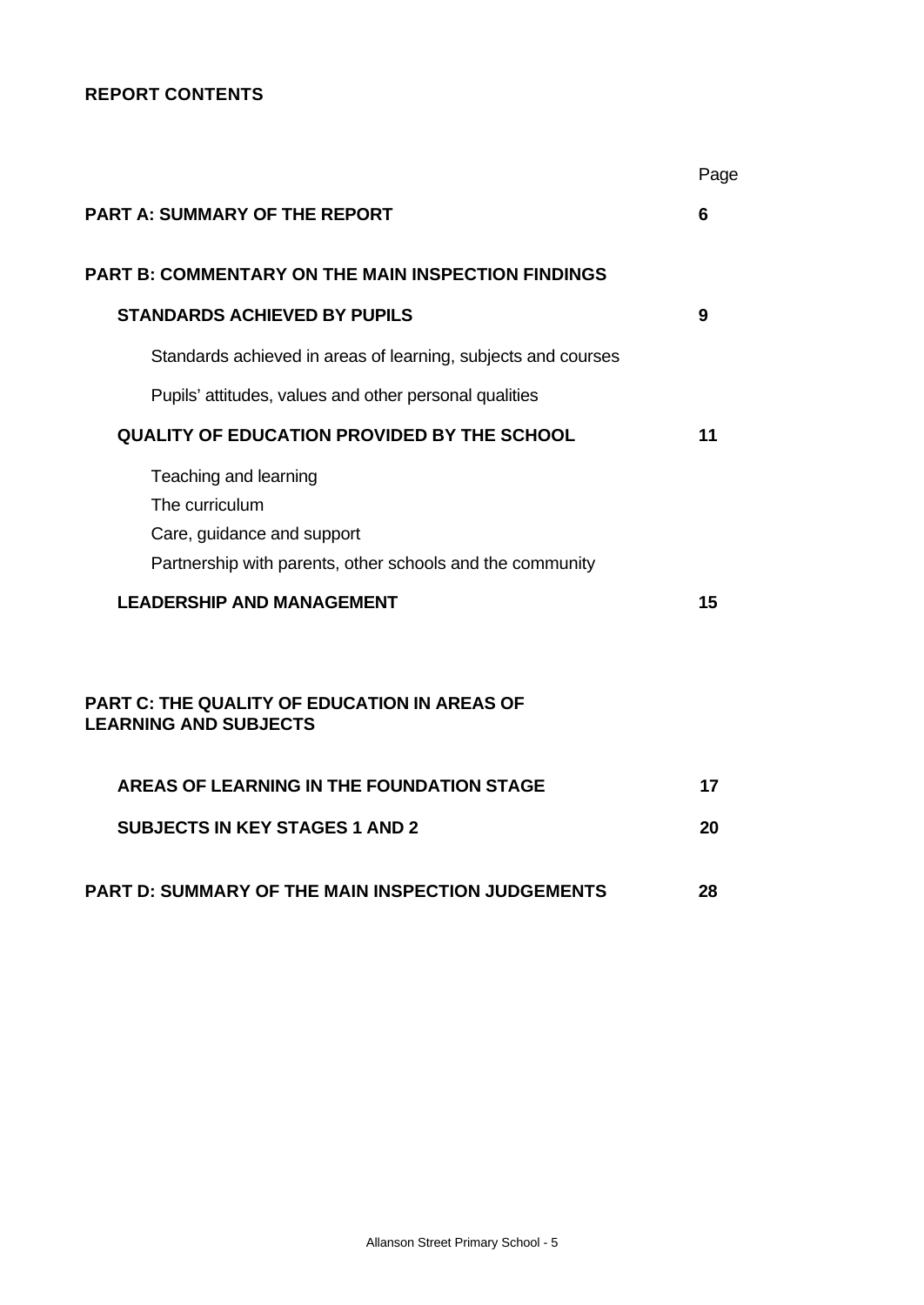# **PART A: SUMMARY OF THE REPORT**

# **OVERALL EVALUATION**

**This is an improving school that provides very good quality of education. The leadership and management of the school are excellent overall. The curriculum is very good. The teaching is good overall with much very good and some excellent teaching seen. The school provides very good value for money.**

The school's main strengths and weaknesses are:

- the headteacher and key staff provide excellent leadership;
- the management of the school is very effective;
- the school's self-review process is a particular strength;
- the quality of teaching in three quarters of lessons seen was good or better;
- teaching and support staff are committed, have a clear sense of purpose and work well as a team;
- the school provides excellent help for the community;
- parents have a high regard for the school and feel welcome;
- the level of care and support offered to pupils is very good;
- the school provides a rich and varied curriculum, particularly through the arts, and many extracurricular activities;
- the level of attendance, although much improved is unsatisfactory;
- standards in reading particularly at KS1 are too low;
- in the reception unit there are too few structured, adult led, small group activities.

The school's improvement since the last report has been very good, and includes:

- attendance has improved considerably although it remains an area for improvement;
- national test results are higher, particularly in mathematics, which was graded A\* when compared with similar schools.

| <b>Results in National</b><br>Curriculum tests at the end |      | similar schools |      |      |
|-----------------------------------------------------------|------|-----------------|------|------|
| of Year 6, compared with:                                 | 2000 | 2001            | 2002 | 2002 |
| English                                                   |      | 宀               |      |      |
| mathematics                                               | В    |                 |      | А*   |
| science                                                   | В    |                 | R    |      |

## **STANDARDS ACHIEVED**

*Key: A - well above average; B – above average; C – average; D – below average; E – well below average Similar schools are those whose pupils attained similarly at the end of Year 2.(Also need to mention what A\* means)*

Pupils enter the school with poor basic skills but make **good achievement** through both Key Stage 1 and 2 to attain the levels indicated in the above table, particularly in mathematics where pupils reach A\* (the highest grade) when compared with results in similar schools. Although children achieve well in the Foundation Stage, most do not achieve the Early Learning Goals for most areas of learning except for the physical, personal, social and emotional goals. Pupils enter the school with standards that are well below average in basic English skills. By the time they are 11 years old, standards overall in English are average compared to all schools and well above average compared to pupils in similar schools. Standards in reading are uneven. Some pupils achieve well by the age of seven, but standards for the majority are still too low. Pupils' listening skills develop well and are satisfactory for the majority of the pupils by the age of 11. Pupils are given many opportunities to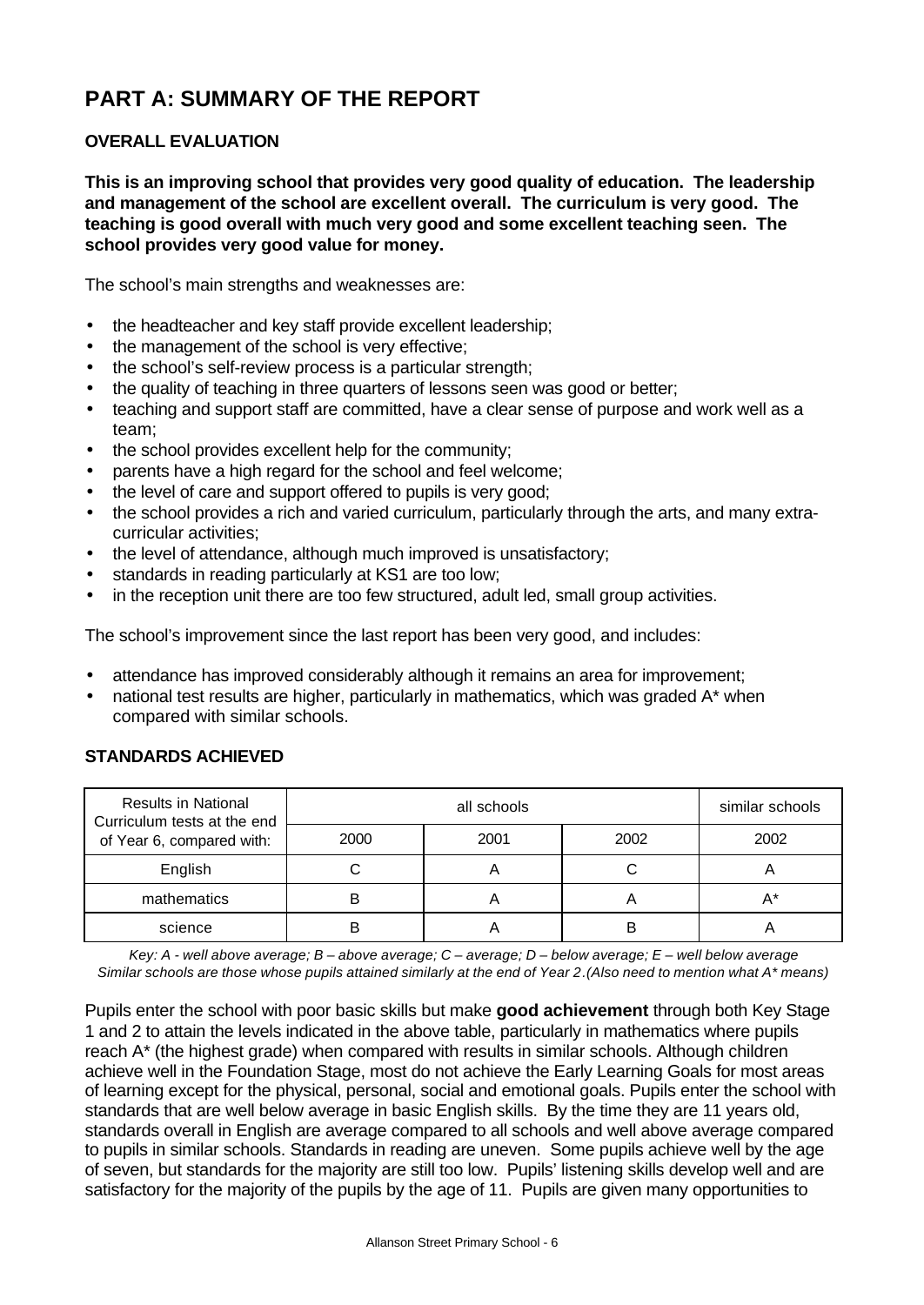write and they achieve well considering they enter school with poor levels of English. Their standards of attainment are below average by the age of seven, but average by age 11.

In mathematics, by the time pupils reach Year 1 they have achieved well during the Foundation Stage, but remain below national expectations. They continue to achieve well through the school reaching above the national average by age 11. This represents considerable improvement since the last report. Pupils with special educational needs are well supported and achieve well.

**Pupils' spiritual awareness, respect for each other, understanding of right and wrong, and their social skills are good.** The school's action to promote good attendance is very good, however, a minority of pupils are persistent non-attenders making attendance overall, unsatisfactory. Almost all pupils are punctual. They are very keen to come to school and attend many voluntary activities. Their relationships with each other and all adults are good. Occasional incidences of bullying are promptly and effectively dealt with.

## **QUALITY OF EDUCATION**

**The quality of education provided by the school is very good. Three quarters of all teaching seen was good or better leading to effective learning.** Teachers and support staff are very committed, have a clear sense of purpose, work well as a team, and prepare and plan thoroughly for all ability groups. This means that all pupils make good progress. Teachers use assessment effectively to guide pupils to the next stage of their learning. They praise and reward good behaviour, which helps all pupils to have high standards, and develop caring relationships. Pupils respond well to the teachers' high expectations of them.

The school provides a rich curriculum, and gives good support to the pupils. Parents have a high involvement in school activities and receive excellent information as to how their children are progressing. The school contributes greatly to the local community and has successfully bid for the building of a new sports and arts centre and a neighbourhood nursery. This will substantially improve curriculum and extra-curricular opportunities for pupils and help the younger children to get a good start before they enter the school.

The care of pupils and health and safety procedures are good. The learning mentor and pupil counsellor are extremely effective in identifying pupils' needs and helping them to overcome problems. The quality of the annual reports to parents is excellent and parents speak highly of the meetings they have with the teachers to discuss their children's progress. The SHARE scheme has been excellent in achieving success among the parents in their understanding of numeracy and literacy and to help them assist their own children in their learning and others when they work as parent helpers in school. The work of the school is embedded in the local community and both benefit from this close relationship.

## **LEADERSHIP AND MANAGEMENT**

## **The headteacher and key staff provide excellent leadership and the governors of the school are very effective. The management of the school is excellent.**

The governors support the school well and endeavour to help to raise standards still further. The headteacher inspires and motivates and supports all staff to work well as a team. The senior management team and subject co-ordinators raise standards through critical review of all aspects of school life, devising effective action plans and by setting ambitious targets.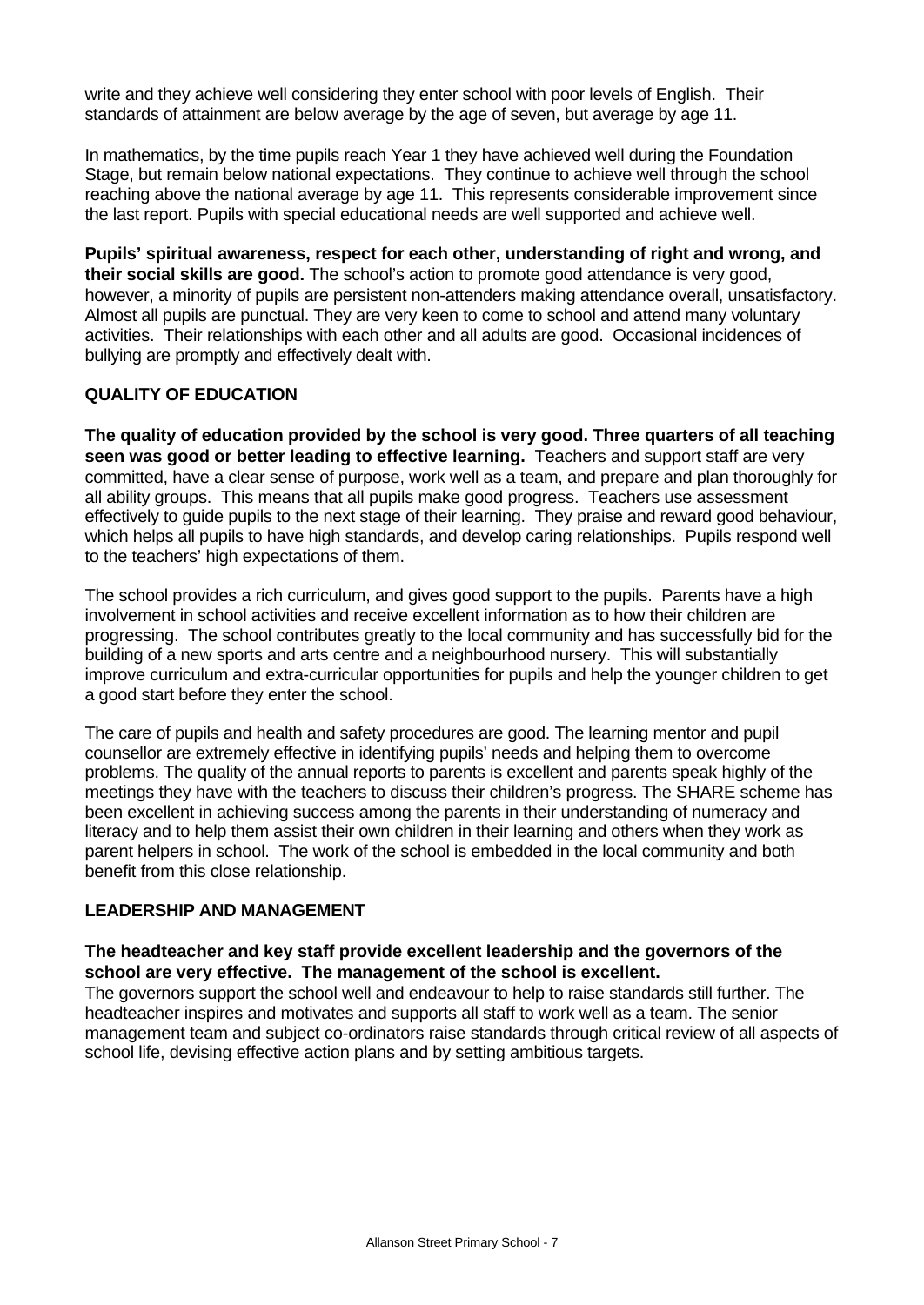# **PARENTS' AND PUPILS' VIEWS OF THE SCHOOL**

Parents, through the questionnaire, expressed overwhelming support for the school, and there were very few criticisms. Most pupils expressed very positive opinions about the school and raised only a small number of relatively minor concerns.

## **IMPROVEMENTS NEEDED**

The most important things the school should do to improve are:

- continue to improve the level of attendance;
- raise standards in reading, particularly at KS1;
- review the style of teaching in the reception unit to give more adult led activities for small groups.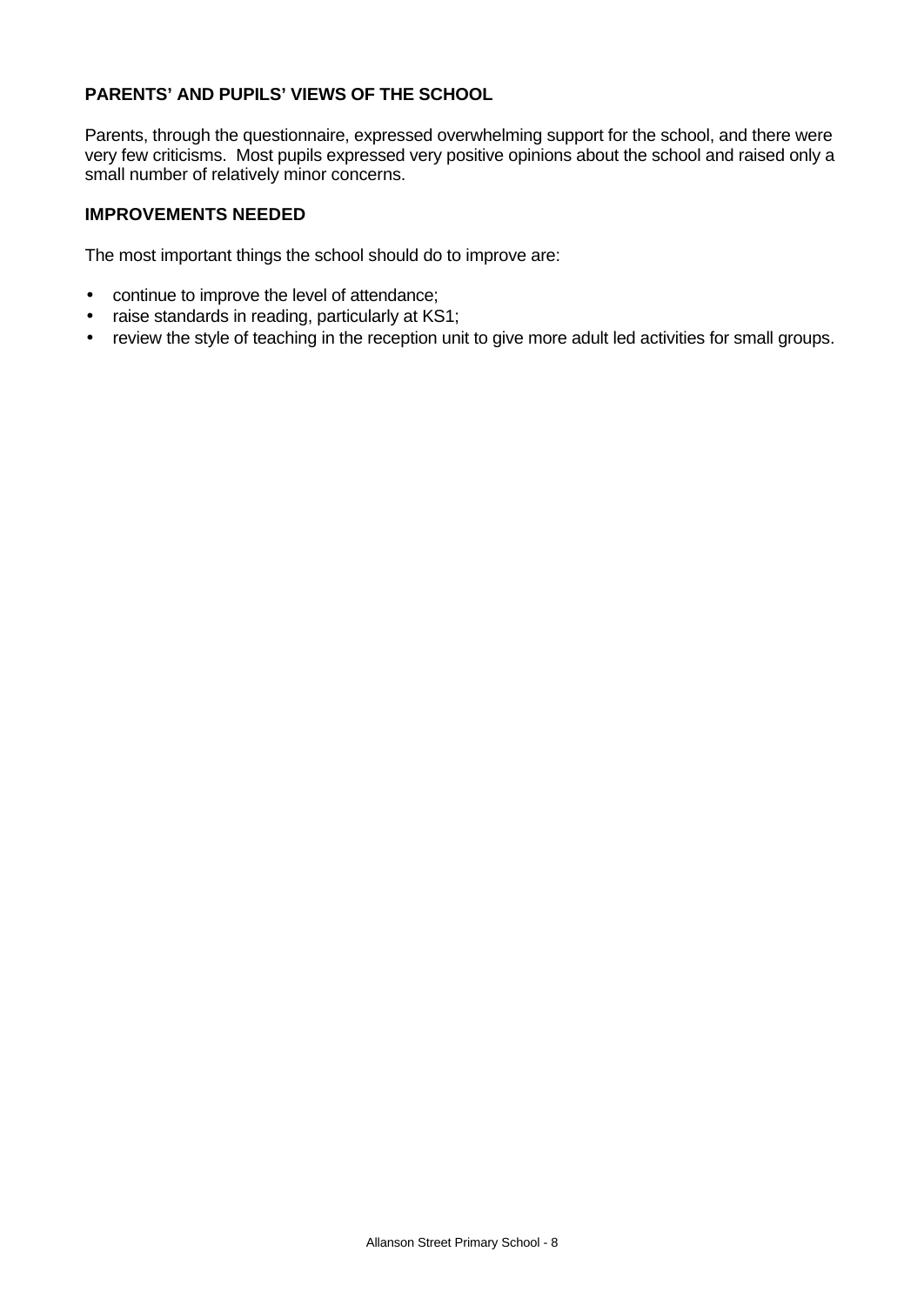# **PART B: COMMENTARY ON THE INSPECTION FINDINGS**

# **STANDARDS ACHIEVED BY PUPILS**

## **Standards achieved in areas of learning, subjects**

1. National test results in 2002 (the last year for which comparative data is available) showed that achievement was **very good**. Over time pupils achieve well in their learning with the exception of reading where standards are still **too low** at the end of Year 2. By the end of Year 6 standards in English and information and communication technology (ICT) **are average**. Standards in science are above average and well **above average** in mathematics.

## **Main strengths and weaknesses**

- Teaching is good overall throughout the school and teachers are sharply focussed on raising standards.
- Results of national assessments are analysed and areas of strength and weakness identified.
- Standards at the end of Year 6 in science and mathematics have been consistently above average in the past three years.
- Standards in English are well below average on entry to the Foundation Stage but average overall at the end of Year 6.
- Standards of reading at the end of Year 2 are too low.

## **Commentary**

#### **Standards in national tests at the end of Year 2 – average point scores in 2002**

| Standards in: | School results | National results |
|---------------|----------------|------------------|
| reading       | 14.6 (14.6)    | 15.8(15.7)       |
| writing       | 13.8 (14.4)    | 14.4 (14.3)      |
| mathematics   | 16.3 (16.6)    | 16.5 (16.2)      |

*There were 69 pupils in the year group. Figures in brackets are for the previous year*

#### **Standards in national tests at the end of Year 6 – average point scores in 2002**

| Standards in: | School results | National results |
|---------------|----------------|------------------|
| English       | 27.2 (28.8)    | 27(27)           |
| mathematics   | 28.4 (29.0)    | 26.7(26.6)       |
| science       | 29.6 (31.7)    | 28.3 (28.3)      |

*There were 68 pupils in the year group. Figures in brackets are for the previous year*

2. Pupils enter the school with language skills that are well below average. An examination of the school's results in national assessments shows that standards in mathematics and science at the end of Year 6 have been rising since 1998. 2001 was an exceptional year when that particular cohort of pupils attained very good results. However, preliminary results for 2003 show that whilst standards in mathematics and science are still above average at the end of Year 6, those for English fell. This is explained by the higher than normal percentage of pupils with special educational needs that were related to their use of language and reading skills. It was also a direct result of interruptions in the continuity of pupils' learning caused by staffing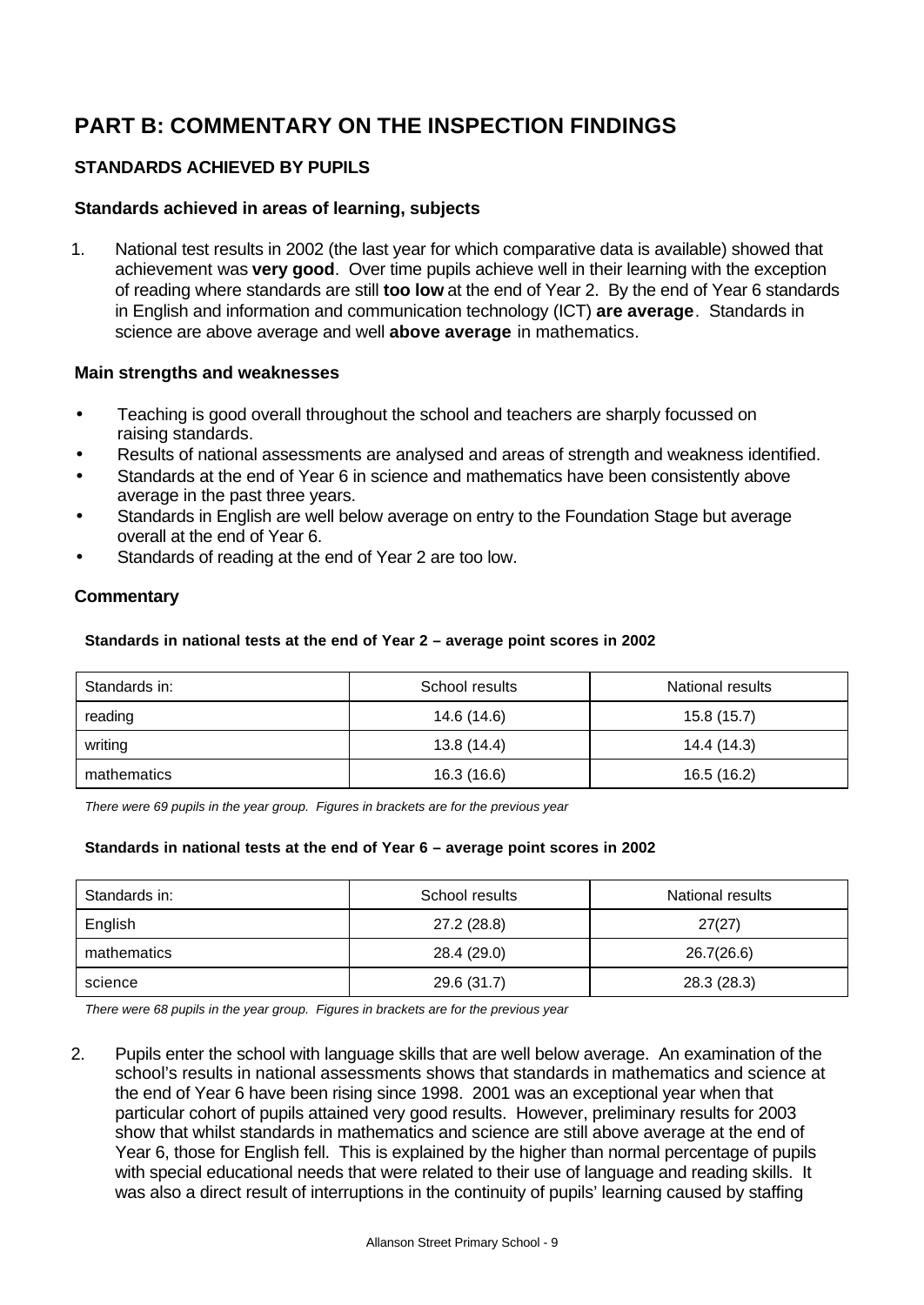problems. These also impacted negatively on how much additional support the school was able to offer these pupils.

- 3. By the end of Year 2 standards in reading have mirrored the national trend but remained below it, with the exception of 2000 when that particular cohort attained results nearer the national average. Standards in writing rose above the national average in 1999 and 2000, were in line in 2001 and fell to just below average in 2002. Preliminary results also show that standards in writing, at the end of Year 2 are below average (but with a higher percentage gaining the higher levels) and well below average in reading (with a lower percentage gaining the higher levels in comprehension). This complex pattern of results has occurred as a result of the varying abilities of different cohorts of pupils as assessed on entry to Year 1.
- 4. Standards observed during the inspection in Information and communication technology, are in line with those expected in Years 2 and 6.
- 5. Pupils enter the school with poor basic skills. Although children achieve well in the Foundation Stage, most do not achieve the Early Learning Goals for most areas of learning except for the physical, personal, social and emotional goals.
- 6. Teachers acknowledge that standards of reading at the end of Year 2 are too low and that writing needs to improve still further throughout the school. A review of resources and teaching methods is underway and a language consultant has been appointed to work with staff in their quest to raise standards in English. Inspection evidence indicates that the current Year 6 cohort are attaining average standards in English overall and above in mathematics and science.
- 7. Examination of pupils' previous work shows that standards are satisfactory in design and technology, art, geography, history, religious education and music. There was insufficient evidence to make a judgement about physical education.
- 8. Overall provision for pupils with special educational needs (SEN) is good and they achieve well especially in literacy, (a reflection of the extra support they receive), numeracy and in the development of their social skills. Nevertheless overall, pupils' below average reading skills (especially in the infant and lower junior classes), and the difficulty many have in expressing themselves clearly in both the spoken word and in writing, still restricts their ability to attain higher standards in subjects across the curriculum.
- 9. More able pupils also achieve well, and the school plans to improve further the provision it makes for these pupils.
- 10. In previous years, girls have under-performed compared with boys, but the school has targeted this inequality and gender differences are no longer significant.

## **Pupils' attitudes, values and other personal qualities**

11. Attendance is **unsatisfactory**, but punctuality is **satisfactory** for most pupils. Pupils' attitudes and behaviour are **good** overall. Pupils' spiritual, moral, social and cultural development are **good** overall.

- The school's action to promote good attendance is very good, however, a minority of pupils are persistent non-attenders making attendance overall, unsatisfactory.
- Almost all pupils are punctual.
- Pupils are keen to come to school and attend voluntary activities well.
- Pupils' relationships with each other are good.
- The occasional incidences of bullying are promptly and effectively dealt with.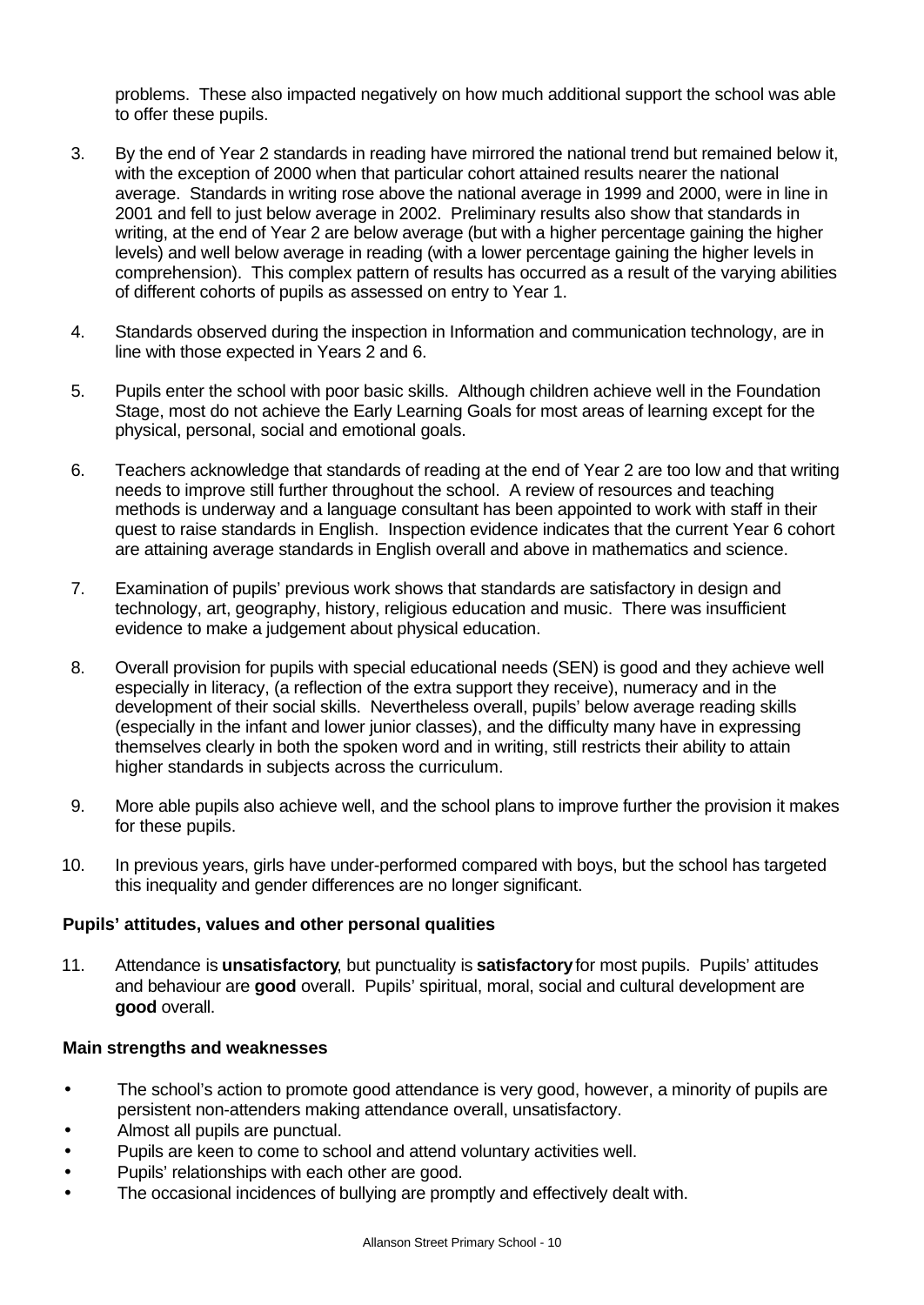• Pupils' spiritual awareness, respect for each other, understanding of right and wrong and their social skills are good, and fostered effectively by the school.

# **Commentary**

## **Attendance**

#### *Attendance in the latest complete reporting year 2002*

| Authorised absence |     |             | Unauthorised absence |     |
|--------------------|-----|-------------|----------------------|-----|
| School data<br>4.5 |     | School data | 2.6                  |     |
| National data      | 5.4 |             | National data        | 0.5 |

*The table gives the percentage of half days (sessions) missed through absence for the latest complete reporting year.*

- 12. Attendance is below average, compared to the national figures. This results from a significant minority of pupils who are absent for long periods of time or who are regularly late. This has an adverse effect on these pupils' learning. However, the very comprehensive strategies the school has employed to improve both attendance levels and punctuality are just beginning to have a positive impact. For example, the result of the First Day Response procedure, adopted by the staff and three educational welfare officers, has been a substantial increase in the attendance levels up to the national average, for the beginning of this term. However, these attendance figures are still adversely affected by the high numbers of sessions missed through holidays taken during this term. This amounts to 2.2 per cent of possible attendance.
- 13. The majority of pupils are very keen to come to school, and their interest in school life is very positive, as is their involvement in the large number of extra-curricular activities provided by the school. For example, a number of pupils were preparing for the Young Citizen's Concert and others were taking part in activities such as judo and table-tennis during the inspection. The school is very good at encouraging good relationships between the pupils and between the pupils and staff. The behaviour of the majority of pupils is good, although there are incidences that require extremely careful management. Parents praise the staff for their handling of misbehaviour, such as bullying, which is prompt and very effective. There are no pupil exclusions.
- 14. The school is good at cultivating and nurturing the pupils' personal development and selfawareness. This is evident throughout the school when pupils are given time to reflect on their own achievements, and those of their parents. For example, in an assembly some pupils presented their parents with certificates they had achieved through the SHARE learning scheme. The school enables pupils to distinguish between right and wrong through class and school rules, and through consistent expectations of behaviour. The school issues Class Citizenship Awards and house awards that encourage team work between pupils. The pupils also work in the community with the elderly through the very commendable Dawn Patrol and Age Concern initiatives.

# **QUALITY OF EDUCATION PROVIDED BY THE SCHOOL**

15. The school provides a **very good** quality of education overall. Teaching is generally good or better leading to effective learning, the school provides a rich curriculum, and the support given to pupils is very good.

# **Teaching and learning**

16. Teaching throughout the school is **good** overall with examples of very good teaching. The occasional excellent lesson was seen during the inspection in both Key Stages 1 and 2. As a consequence pupils make good progress throughout the school and achieve well to improve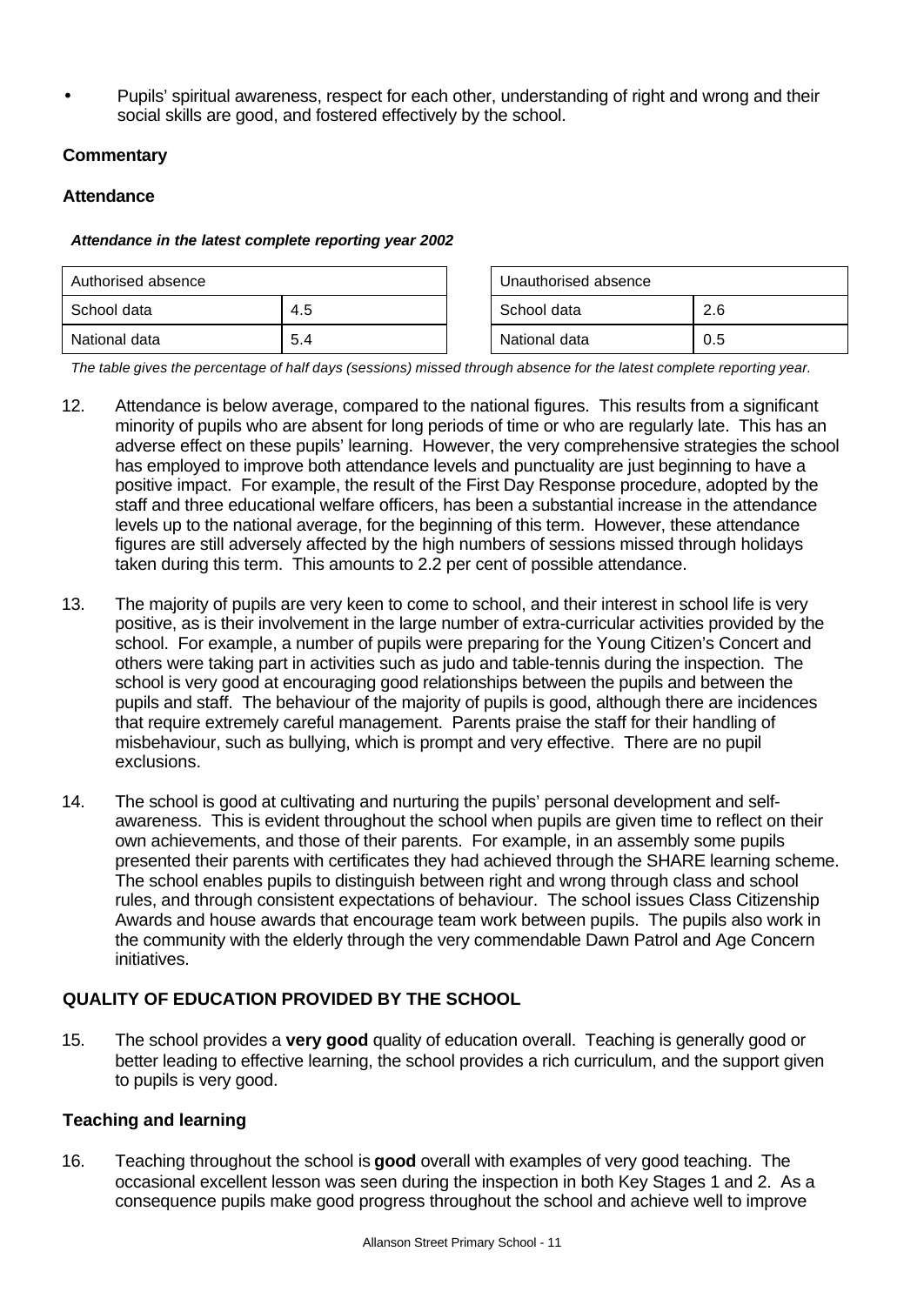from a poor standard at entry to standards generally in line with national expectations and above in mathematics and science. Pupils with special educational needs are taught well and achieve well throughout the school. Assessment procedures for mathematics and English are **very good** and the data are used effectively to set pupil targets, to modify planning, to provide for pupil's individual needs and to set pupils appropriately for mathematics and English in Years 2 and 6.

## **Main strengths and weaknesses**

- Teaching and support staff are committed, have a clear sense of purpose and work well as a team.
- Preparation and planning for all ability groups are thorough and appropriate.
- Assessment is thorough and used very effectively.
- Praise and reward are used effectively by most teachers to manage pupils' behaviour.
- Teachers' relationships with pupils are very caring.
- Teachers have high expectations and challenge pupils effectively.
- Very good teaching is characterised by clarity and progression.
- Pupils should be given more opportunities for independent learning.
- Some teachers use inappropriately formal methods particularly in mathematics.
- The organisation of pupils at the start of lessons to ensure minimum distraction is not always effective.
- In the reception unit there are insufficient adult led activities for small groups to ensure effective learning.

## **Commentary**

#### *Summary of teaching observed during the inspection in 56 lessons*

| Excellent | Very good | Good     | Satisfactory | Unsatisfactorv | Poor     | Very Poor |
|-----------|-----------|----------|--------------|----------------|----------|-----------|
| 2(4%)     | 30%       | 23 (41%) | 13(23%)      | (2%)           | $0(0\%)$ | $0(0\%)$  |

*The table gives the number of lessons observed in each of the seven categories used to make judgements about lessons; figures in brackets show percentages where 30 or more lessons are seen.*

- 17. Through the school's commitment to self-evaluation and improvement, a culture of individual responsibility and collective support has been achieved by excellent leadership and very effective management systems. This has resulted in an energetic and innovative staff who have a clear sense of purpose and who are committed to raising standards and improving their personal performance.
- 18. The quality of teaching in three quarters of all lessons seen was good or better, and only one lesson was regarded as unsatisfactory. The distribution of good and very good teaching is evenly distributed through the nursery and both Key Stages 1 and 2, and excellent teaching was seen in a Year 2 and a Year 4 class. The teaching in the reception classes during the early part of the inspection was too focussed on the notion of pupils having free access to all play activities and lacked directed group teaching. Although this improved during the inspection, it is an area for urgent review.
- 19. Teachers plan thoroughly, prepare lessons to ensure that the needs of all pupils are addressed, and are committed to full inclusion. Pupils' work is monitored regularly by class teachers and subject co-ordinators who also monitor how effective the teaching is for their subject. Regular subject reviews lead to effective and comprehensive action plans, which help to maximise pupil improvement. Assessment data is collected and analysed thoroughly, particularly in mathematics and English, which enables pupils' progress to be carefully tracked, appropriate targets to be set, and pupils to be grouped by ability so that teaching can be more carefully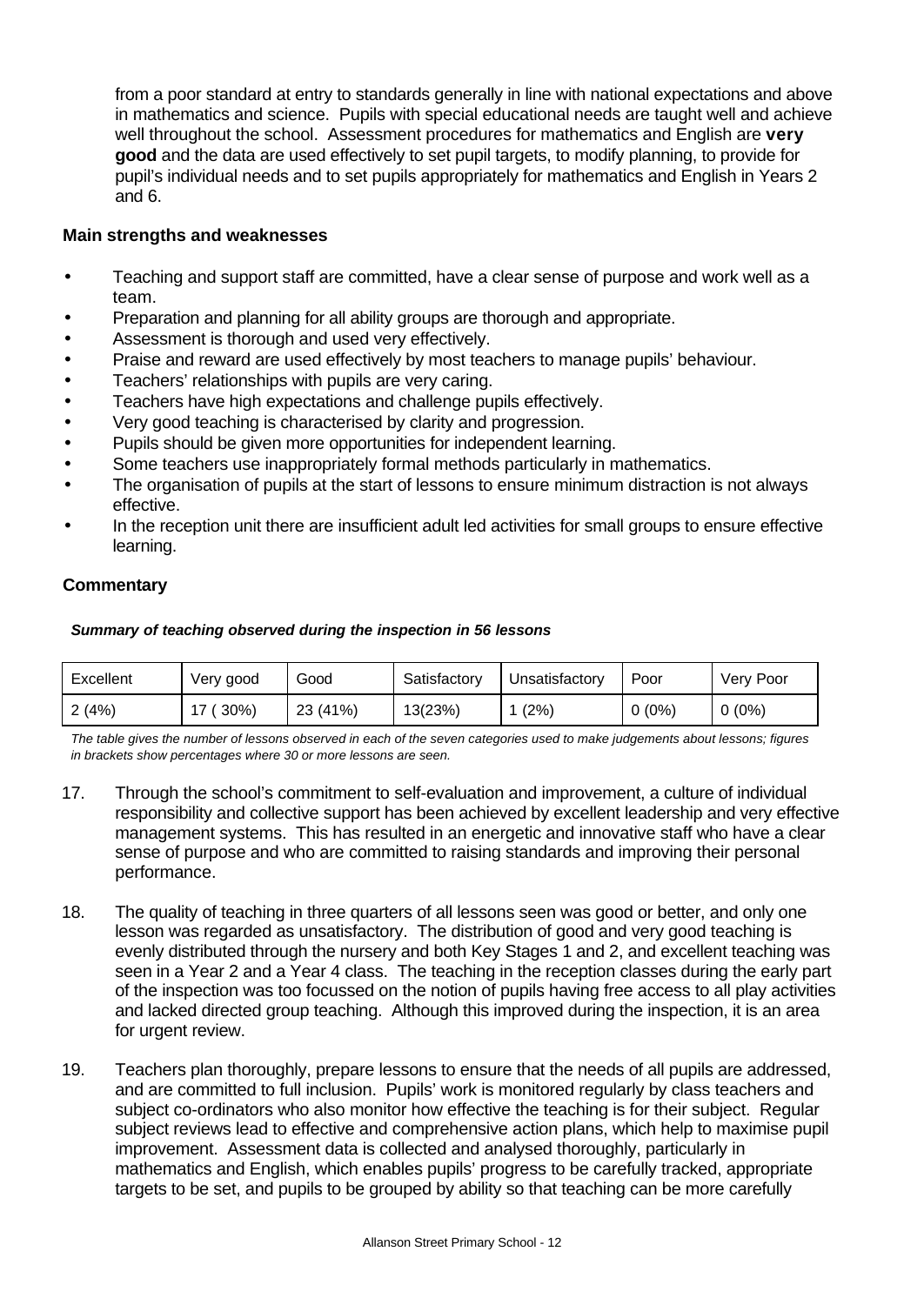focussed on their learning needs. The school has begun to identify pupils who are gifted or talented, and are preparing appropriate curriculum enhancement for them.

- 20. Teachers and support staff have a very caring attitude to pupils, and combined with a strategy of using praise and reward, effectively manage the behaviour of the pupils, some of whom can exhibit very challenging behaviour. Such pupils can be disruptive when teachers fail to adopt a sufficiently assertive strategy.
- 21. Although most teachers ensure that pupils are seated around them for the start of lessons so that their attention is maximised and distraction kept to a minimum, some fail to do this, resulting in the need to regularly correct pupils for 'playing with pencils' or 'not attending'. This in turn, wastes time, prevents a good working atmosphere, and reduces the pupils' achievement.
- 22. Teachers are aware that many pupils begin their school life with poor standards, but have very high expectations of them, and through challenging tasks and questions, carefully chosen dialogue, and ensuring that lessons progress in logical steps, succeed in helping pupils to achieve well. However, in some mathematics lessons seen, teachers were using formal teaching methods not appropriate for the conceptual level of the pupils, resulting in many pupils becoming confused and failing to progress. This was particularly apparent in a lesson dealing with fractions, when abstract ideas were presented to pupils who would have benefited more from practical tasks.
- 23. The three-part lesson (class introduction, individual or group work, and plenary session), is firmly established in most lessons and is particularly effective in mathematics, where teachers aim to develop pupils' mental skills at the start of the lesson, balance independent work with group teaching in the middle, and consolidate and extend their learning in the final plenary sessions.
- 24. Although examples were seen of pupils being encouraged to develop a sense of responsibility for their own learning, such as helping to select appropriate targets for themselves, it does not have an appropriate focus in most classes.

## **The curriculum**

25. The overall quality of the curriculum is **very good**, and **very good** extra-curricular provision enriches pupils' learning. The quality and range of learning resources are **good**. The accommodation is **good** and well used. **Very good** outdoor facilities support children's physical development in the Foundation Stage well.

## **Main strengths and weaknesses**

- The innovative nature of curriculum planning and provision that threads subjects together is having a positive impact on teaching and learning.
- The opportunities for enrichment, particularly in sports and the arts, is a strength.
- The curriculum is very inclusive.
- The provision and deployment of support staff is very good.
- Information and communication technology is not used to support the whole curriculum.

## **Commentary**

26. The curriculum for Key Stage 1 and Key Stage 2 meets statutory requirements and the quality and range of learning opportunities provided is very good. Teams of teachers in each year group have been given the responsibility of creating a curriculum 'design' for the particular pupils in their care. Whilst it is too early to assess the full impact of this initiative, there is clear evidence that teachers are looking forward to having the opportunity to use their professional expertise in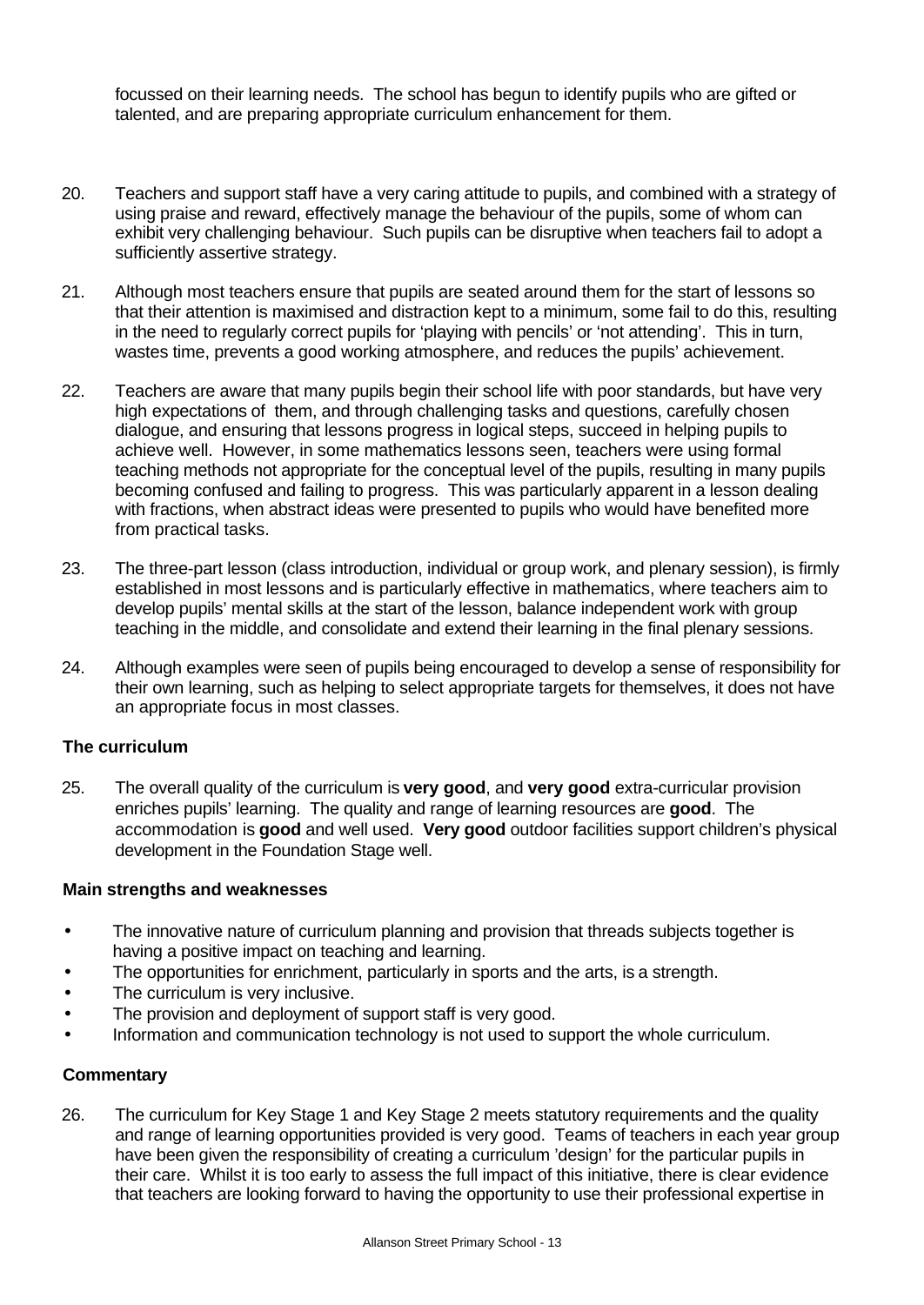planning a curriculum that specifically addresses the different needs of pupils at different stages of their education. This curriculum is personal to each year group, is sharp and well focused and is designed to offer challenges to all groups of pupils, building on previous learning. It is very inclusive. The National Literacy Strategy has been effectively introduced and teachers are keen to adapt this as part of their curriculum 'design'. The National Numeracy Strategy has been well integrated into the mathematics teaching and is one reason why standards in mathematics are improving. As a consequence of this provision, teachers and pupils are enthusiastic and well motivated.

- 27. A very good range of additional curriculum opportunities, especially in sports and the arts caters for all year groups over the whole year. The imminent construction of the new sports and arts centre is eagerly awaited by the whole community, as is the proposed neighbourhood nursery.
- 28. The match of teachers to the curriculum is good, and the match of support staff to the curriculum is very good especially in such areas as ICT. Pupils' achievements in ICT have improved and the school is now looking to provide further opportunities for pupils to use their ICT skills in other areas of the curriculum.
- 29. Accommodation is good. The school has been efficient in using available spaces and has created a high quality learning environment. Resources to support learning are good overall especially in science, ICT and the Foundation Stage.

## **Care, guidance and support**

30. The care of pupils and health and safety procedures are **good**. The guidance and support pupils receive is very good and the monitoring of their achievement and personal development is very good. The involvement of the pupils in the school's work is good.

#### **Main strengths and weaknesses**

All aspects of child welfare and support are strengths.

- The school works very well with other agencies to safeguard pupils' welfare and promote their development.
- Pupils with SEN are particularly well cared for.
- All teachers and support staff, particularly the school counsellor, are very knowledgeable of individual pupil's needs.
- They devise very supportive strategies to assist in building pupils' confidence.
- Induction arrangements are very good, especially at the Foundation Stage.

## **Commentary**

- 31. The school works extremely well with other agencies to promote the health and safety of its pupils, for example, the local police, educational welfare officers, local education authority, health workers such as the school nurse, educational psychologist and the healthy schools team.
- 32. The school provides the pupils with access to a wide range of very effective support, advice and guidance, helping them to forge very good, trusting relationships with all the staff in the school. Well-managed and consistent assessment procedures ensure that teachers and other staff track their pupils' progress and personal development effectively. This results in the teachers and support staff, particularly the school's counsellor, being very knowledgeable about the pupil's individual needs, which enables them to devise very supportive measures to assist in building their confidence. Special educational needs pupils are particularly well cared for by the high number of very effective support staff. The induction arrangements for new pupils are very good throughout the school, especially for the younger children which include home visits. Internet access policies are in place and adhered to. Pupils' views on many aspects of school life are sought and well respected. This can be seen in the work of the school council, in the creation of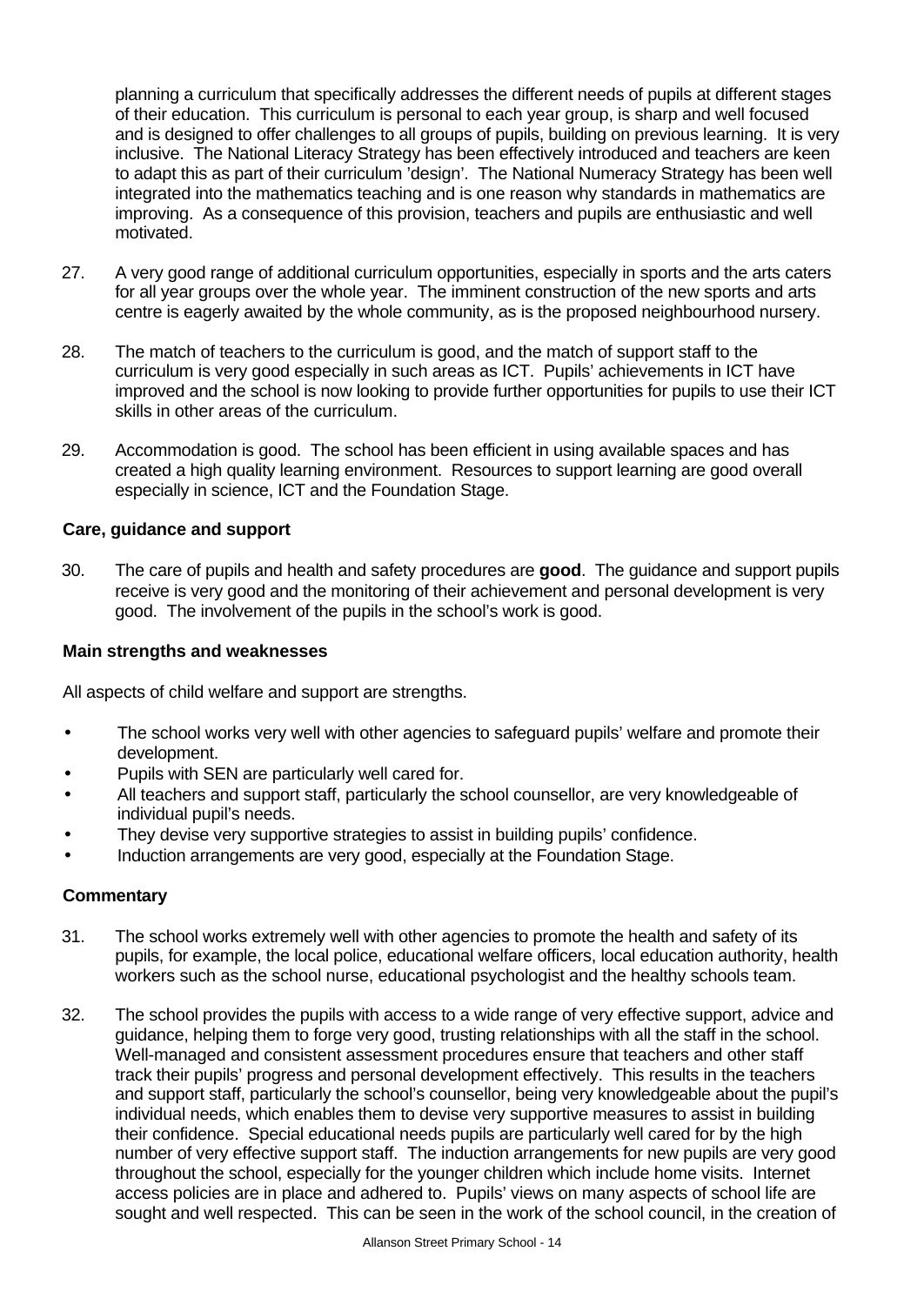the class and school rules and in the substantial improvement to the school playgrounds where pupils play happily.

## **Partnership with parents, other schools and the community**

33. The school's links with parents is very good overall, and the links with the community are excellent. The comprehensive educational support programmes are excellent. Links with other schools in the locality are very good.

#### **Main strengths and weaknesses**

- Pupils' annual reports and subsequent meetings with parents, are excellent.
- Parents regard teachers as very approachable, and the school is excellent in listening to their views.
- The SHARE scheme has been excellent in improving parents understanding of numeracy and literacy to enable them to assist their children.
- The educational support programmes very effectively identify pupils' needs.
- The school provides excellent help for the community.
- The care taken to ensure pupil's smooth transition to their next school is very good.

#### **Commentary**

- 34. Parents are very satisfied with the school. The parents interviewed were very proud of what the school was achieving for their children. The quality of the annual progress reports to parents is excellent and parents speak highly of subsequent meetings. The links with the parents are being forged now and are developing very well. One initiative which is having a substantial impact on the parents' knowledge, and in turn their children's learning, is the SHARE scheme. This has been excellent in achieving success among the parents to enable them to understand numeracy and literacy. It has not only enabled some parents to assist their own children in their learning but also others when working as parent-helpers in school. Parents of pupils with special educational needs are very well supported so that they can help in their progress. The headteacher and teachers are all seen to be very approachable, listening to parents and dealing with any complaints promptly and completely.
- 35. The provision of the educational support programmes, such as those involving the learning mentor and the counsellor, are very effective in identifying pupils' needs and fulfilling them. The transfer arrangements for pupils into school and between the cluster of local schools are very smooth due to the close liaison that exists between the staff at all stages. There are also very good links with the local college of further education whose students are actively assisting the pupils' learning in lessons.
- 36. As one parent said, "The school is the focus for the community". Already it provides essential resources for the community, such as providing very good training for parents to improve their chances of returning to work and as a drop-in centre for parents to discuss their concerns with the staff. When the neighbourhood nursery and the sports and arts centre are built the school will be even more central to the community life as this will be the location for the police, health centre, social services and local government surgeries.

## **LEADERSHIP AND MANAGEMENT**

37. Governance of the school is **very good**. The headteacher and key staff provide **excellent** leadership and management of the school.

#### **Main strengths and weaknesses**

• Governors understand the strengths and weaknesses of the school and challenge the headteacher and staff to raise standards still further.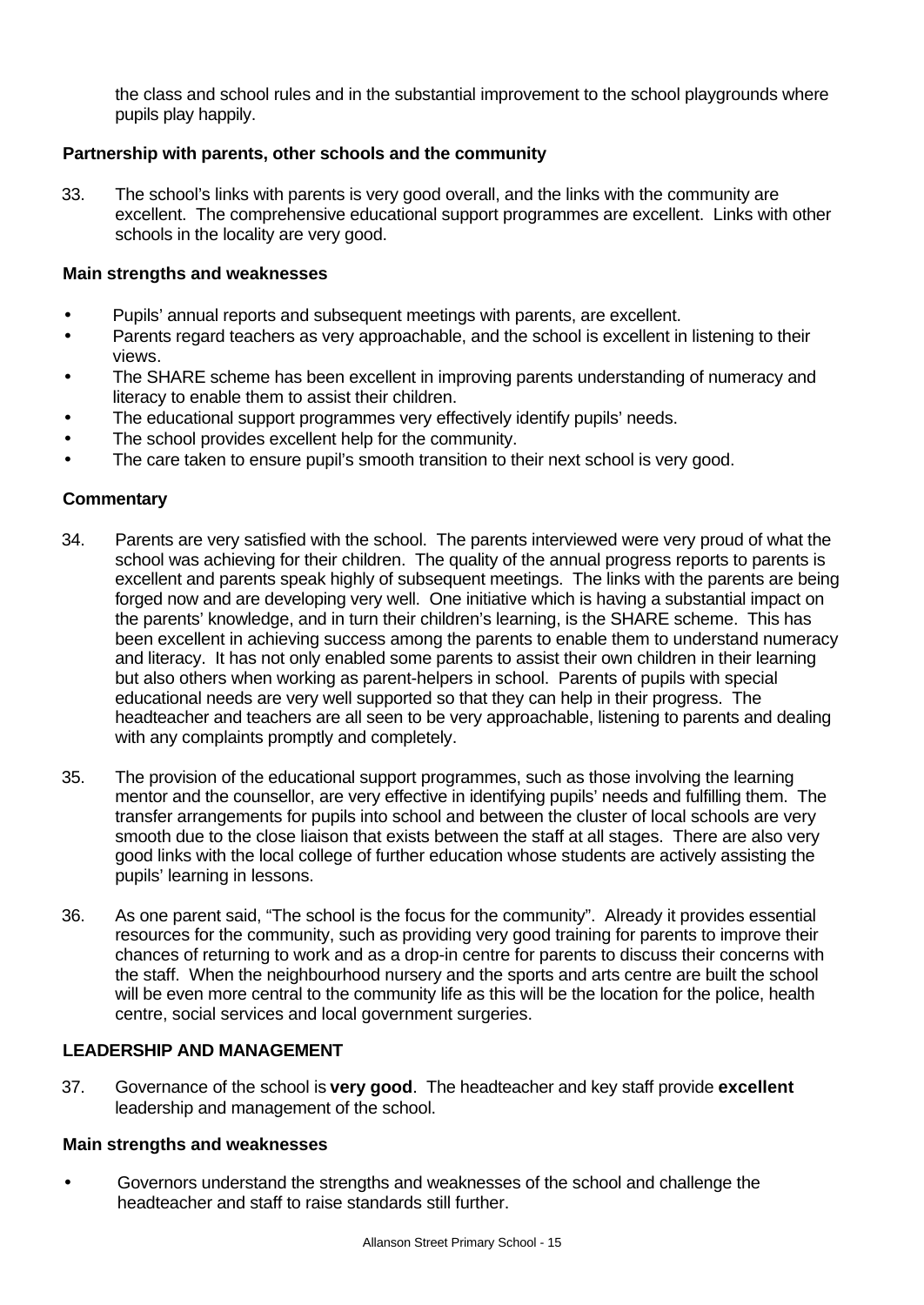• The headteacher has a clear vision and inspires and motivates all staff to achieve common goals.

#### **Main strengths and weaknesses continued**

- The senior management team is determined to raise standards and draws well on the outcomes of the school's self-evaluation procedures to set itself ambitious targets that it works hard to achieve.
- Subject co-ordinators are enthusiastic, knowledgeable, ambitious for the school and provide very good leadership in their subjects.

#### **Commentary**

#### *FINANCIAL INFORMATION FOR THE YEAR APRIL 2002 TO MARCH 2003*

| Income and expenditure $(E)$ |           | Balances (£)                                  |  |
|------------------------------|-----------|-----------------------------------------------|--|
| Total income                 | 1.325.629 | Balance from previous year<br>64.555          |  |
| Total expenditure            | 1.263.691 | Balance carried forward to the next<br>54.382 |  |
| Expenditure per pupil        | 2,765     |                                               |  |

- 38. The governing body is very involved and committed to the school. They share a common vision and support the headteacher and staff very well as they strive to improve the learning opportunities for the pupils. An effective committee structure has been established. Regular and detailed reports from the headteacher, together with presentations from curriculum coordinators, keep governors well informed. Governors are very involved in drawing up the school improvement plan and ensure that progress against targets is closely monitored. They monitor the schools' performance against schools nationally and against similar schools and in this way can set realistic but challenging targets for the school to achieve. The governors value the links that the school has developed with the community and are ambitious for the school to develop these further. Principles of best value are understood and applied and systems are in place to ensure that in all areas of expenditure the school always receives value for money.
- 39. The headteacher is energetic, determined and rigorous in his pursuit of targets set for the school. He is a team builder and consequently staff share a vision and work together very well to achieve common goals. A particular strength of the school is the rigorous self-evaluation procedures that permeate all aspects of the school and form the basis of action for improvement. This is recorded in a detailed improvement plan that focuses on raising standards as its main priority. The senior management team, is focussed in its efforts to improve the learning opportunities for the pupils. The senior staff monitor progress rigorously against targets and have established systems that ensure that curriculum co-ordinators have the opportunity to monitor their subjects, detail how provision is to be further improved and standards raised further. Curriculum co-ordinators are knowledgeable and enthusiastic, lead their subjects very well and have a very good overview of the strengths and areas to develop in their subjects. All have written detailed and useful action plans and their progress against targets set is regularly monitored by the senior management team. This team is keen to receive advice and support in its' pursuit of higher standards. Consequently the school has identified the need to raise the standard of reading and has arranged for a consultant to work with the school in order to raise standards in this area of learning.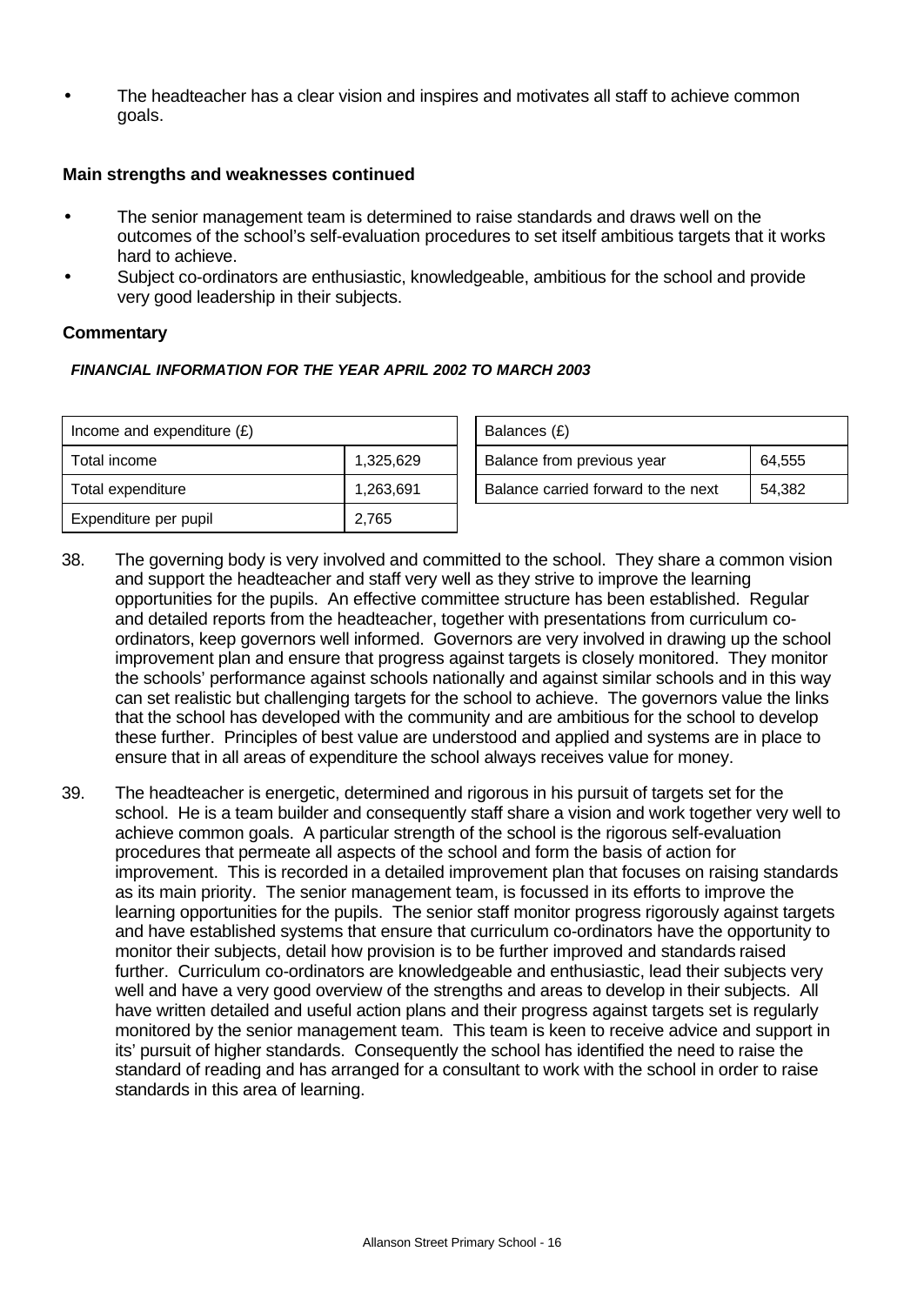# **PART C: THE QUALITY OF EDUCATION IN AREAS OF LEARNING, SUBJECTS AND COURSES**

# **AREAS OF LEARNING IN THE FOUNDATION STAGE**

- 40. Since the last inspection the school has successfully introduced the Foundation Stage Curriculum in the nursery and reception classes. A reception unit has been created, rather than two separate classrooms, to better support the play based, child centred, learning approach of the Foundation Stage Early Learning Goals. Children enter the nursery in the year in which they are four and are admitted to the reception class in the September in the year in which they are five. Induction arrangements are very good and parents are well informed of the curriculum and their child's learning.
- 41. The nursery and reception classes are well organised and provide an extensive range of activities for all areas of learning. The planning is very good in nursery but in the reception unit there are too few structured, adult led, small group activities, and this limits the children's progress and achievements. The assessment procedures are thorough and staff use lesson evaluations and observations to plan for the next step in children's learning. The monitoring of children's progress ensures that any child with special educational needs is identified early and action taken. Provision for children with special educational needs is very good so they make good progress.
- 42. Teachers and support staff work as a team. The effectiveness of this working relationship, particularly in the nursery, contributes to the good teaching and enables the support staff to add significantly to children's learning. The co-ordinator for the Foundation Stage provides very good leadership so that all staff are involved in planning activities and show good understanding of how young children learn.

## **PERSONAL, SOCIAL AND EMOTIONAL DEVELOPMENT**

Provision in personal, social and emotional development is **very good**.

- There are many opportunities given for developing independence.
- The teaching is very good.
- Adults provide good role models.
- Most children are likely to achieve the Early Learning Goals.
- 43. Many children enter the nursery with immature skills in personal and social development. The teaching and reinforcement of routines, and the many opportunities for choice, ensure that both nursery and reception children develop independence and good social skills. The staff have high expectations of children's behaviour and ability to take care of themselves, and so resources are organised to promote the children's autonomy. The children are given opportunities to discuss their own and others' feelings, and are encouraged to listen to others. The imbalance of child chosen tasks and lack of adult structured activities in the reception unit results in some children flitting from one activity to another without direction and this restricts achievement in other areas of learning.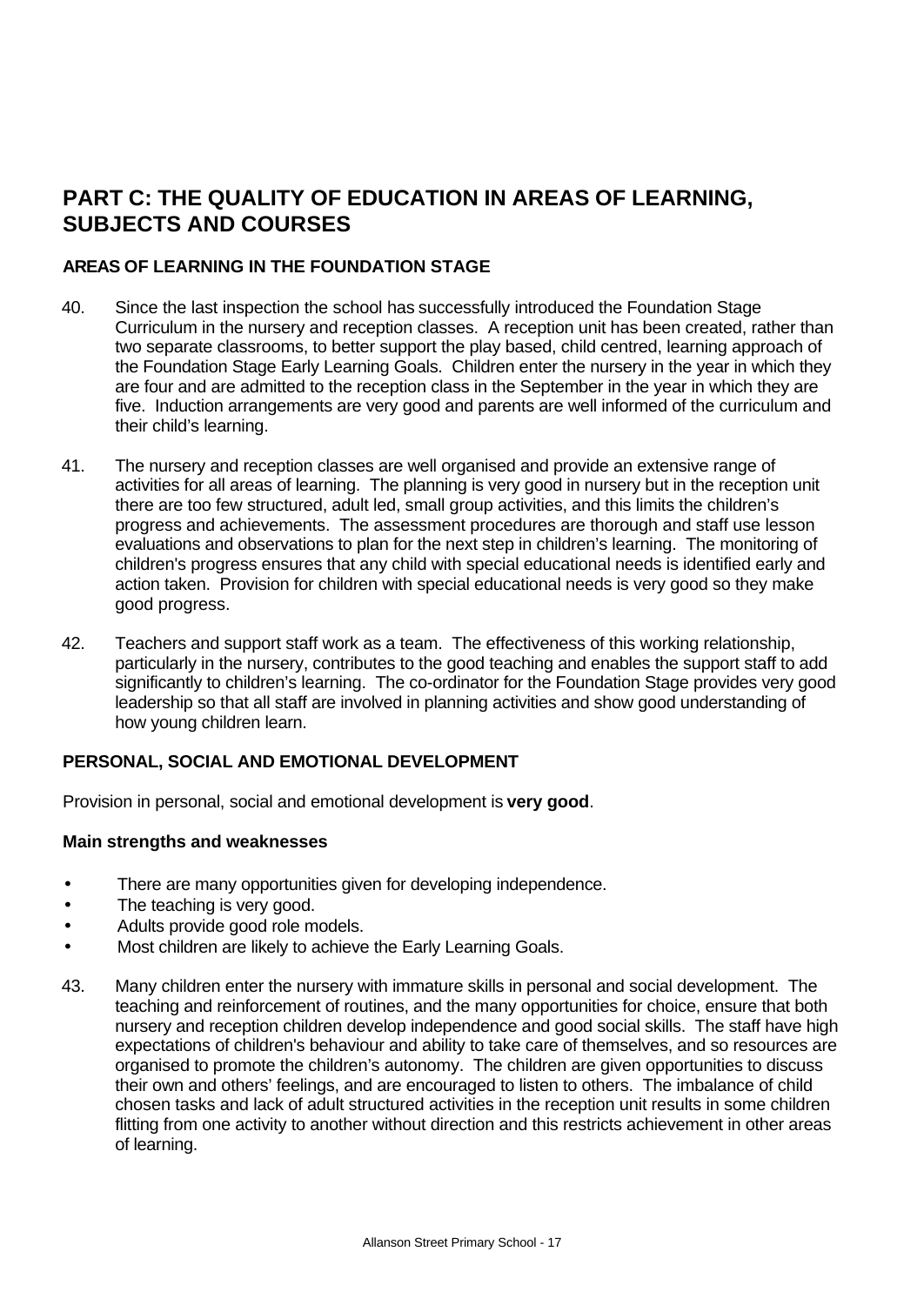# **COMMUNICATION, LANGUAGE AND LITERACY**

Provision in communication, language and literacy is **good**.

## **Main strengths and weaknesses**

- Teaching is good in the nursery and enables children to make good progress in their basic skills.
- Staff give high priority to developing children's language skills.
- Staff provide good opportunities for children to develop speaking and listening skills.
- Resources are good.
- There are too few structured, adult led activities in reception.
- Standards at the end of reception are below average.
- 44. Many children enter nursery with well below average language skills. The development of language skills is a major focus for teaching, with emphasis on developing the children's speaking and listening skills in all aspects of work and play. In both the nursery and reception adults plan exciting activities and experiences so children have lots to talk about and provide children with the necessary vocabulary. The children are encouraged to enjoy stories and they regularly take books home. Writing skills are at an early stage and painting and drawing activities provide individual children with incidental opportunities to develop letter formation. However, when group literacy activities take place in reception the size of the group is too large to meet the learning needs of individual children. There is too little direct teaching of small groups in reception for the effective development of reading and writing skills. By the time they leave the reception classes, a significant number of children are attaining below that expected for their age in the nationally recommended Early Learning Goals in communication, language and literacy.

# **MATHEMATICAL DEVELOPMENT**

Provision in mathematical development is **good**.

- Children start with few mathematical skills.
- Teaching is good in the nursery, so children make good progress.
- They have a good range of mathematical experiences through play.
- Many children do not attain the Early Learning Goals by the end of reception.
- There are too few structured adult led mathematical activities in reception.
- 45. Many children enter the nursery with few mathematical skills but they make good progress as a result of the broad range of opportunities for learning mathematical concepts. Good teaching helps children to learn to count, sort, order and learn mathematical vocabulary. Many activities, in both nursery and reception, enable children to extend their understanding through singing number songs and rhymes; completing number jigsaws and by playing number games. There are many good resources for self-selected mathematical activities that reinforce their understanding of number. However, there are too few structured mathematics tasks for small groups of children in reception. A significant number of children will not achieve the Early Learning Goals by the time they leave the Foundation Stage.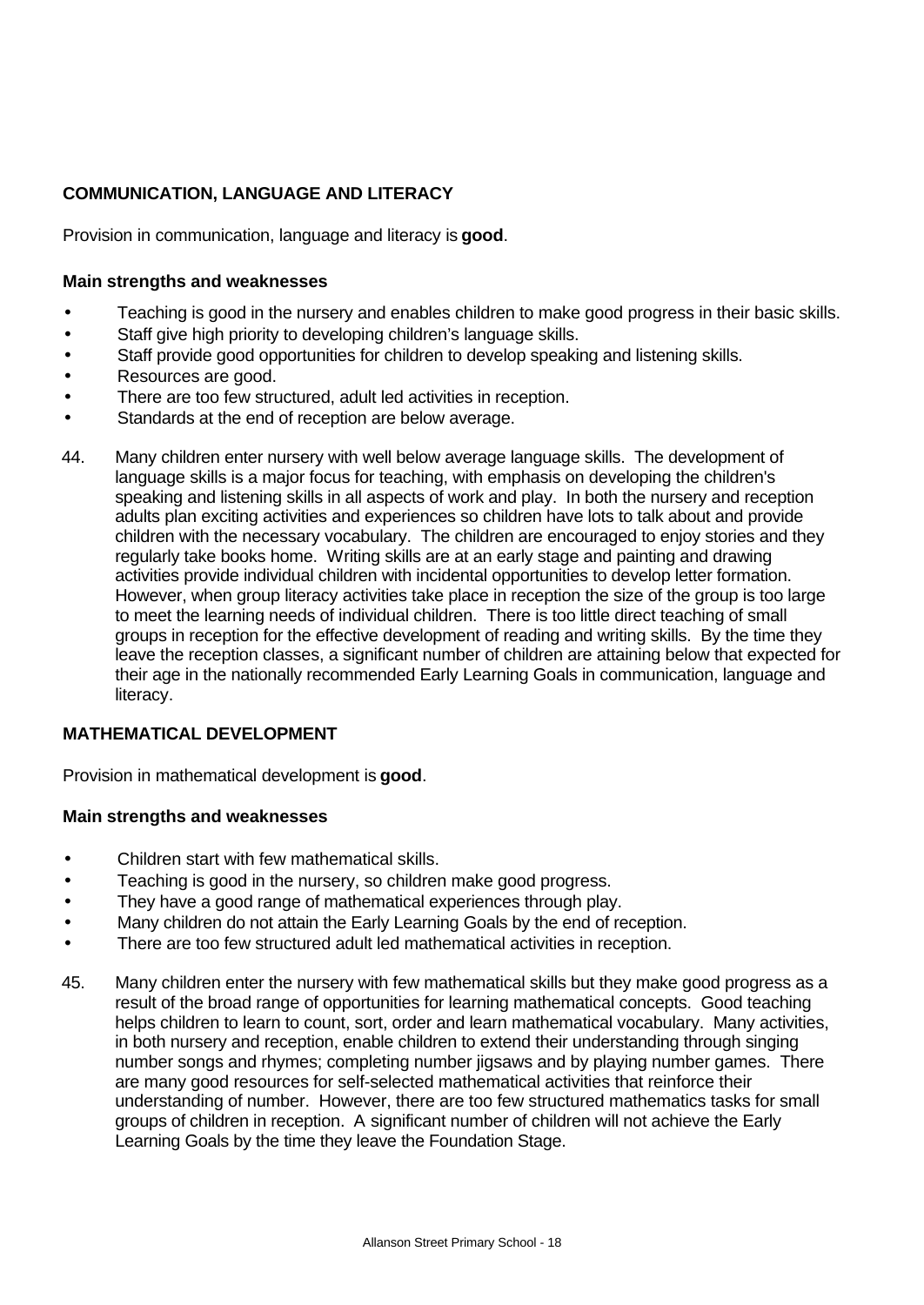# **KNOWLEDGE AND UNDERSTANDING OF THE WORLD**

Provision in knowledge and understanding of the world is **good**.

## **Main strengths and weaknesses**

- Teaching is good in the nursery.
- There is a good range of experiences and activities.
- Achievement is good.
- Resources are good.
- Many children do not attain the Early Learning Goals by the end of reception.
- 46. Well-planned activities including visits and visitors support learning about the world they live in. Children have many opportunities to investigate living things and how things work. They have regular access to the computer and quickly learn to use a mouse. There are many child-initiated opportunities for children to build models with a good range of construction sets and recycled materials. As a result, the children make good progress although many do not attain the Early Learning Goals by the time they leave reception.

## **PHYSICAL DEVELOPMENT**

Provision in physical development is **very good**.

#### **Main strengths and weaknesses**

- Teaching is good in this area of learning.
- Resources are very good.
- Children achieve the expected levels of the Early Learning Goals by the time they leave reception.
- 47. The children know how to use the space safely as they move around outdoors, sometimes at some speed. There are many opportunities to develop fine motor skills through the use of paintbrushes, pencils and scissors, as well as through joining jigsaws and models. The opportunities for large and small motor skills development are good with many opportunities for extending play into the very good resourced outdoor area. As a result of the very good provision, both indoors and outdoors, most children attain the Early Learning Goals by the end of reception. This is an improvement since the last inspection.

## **CREATIVE DEVELOPMENT**

Provision is **good** in creative development.

- Children make good progress in creative development.
- Many children do not attain the Early Learning Goals by the end of reception.
- Resources are very good.
- 48. Children have many opportunities to express their imagination and creativity through painting, drawing and making collages using different textures, colours and materials. The children play percussion instruments and learn a variety of songs and sing enthusiastically, knowing the words and tunes. Although there is a very good range and quality of resources which are used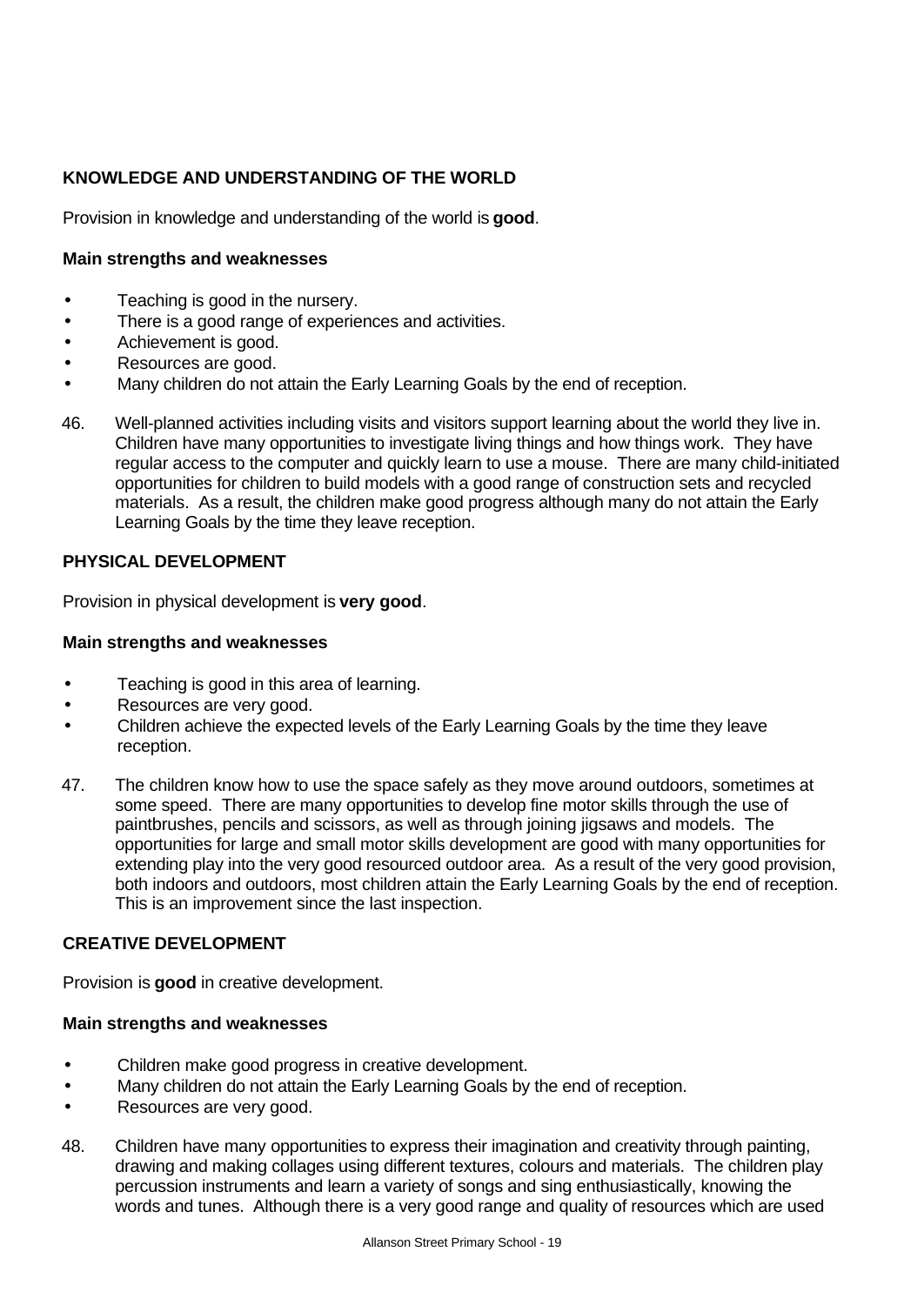well, a significant number of children are unlikely to achieve the Early Learning Goals by the end of reception.

## **SUBJECTS IN KEY STAGES 1 AND 2**

#### **ENGLISH**

49. Provision in English is **good overall**. Pupils enter the school with standards that are **well below** average. By the end of Year 6 standards are **average** compared to all schools and **well above** average compared to similar schools.

#### **Main strengths and weaknesses**

- Teaching is good overall and sometimes very good.
- Planning, assessment and target setting is very good.
- Pupils with special educational needs achieve well.
- The management and leadership of the subject is strong.

## **Commentary**

- 50. Pupils' listening skills develop well and are satisfactory for the majority of the pupils by the end of Year 6. Many pupils find it difficult to articulate what they mean but teachers are skilled at asking questions that encourage pupils to reflect and explain what they can recall. By targeting their questions well at individual pupils, teachers ensure that even the shyest and most inhibited are encouraged and given the opportunity to contribute to discussions. Teachers also explain tasks very clearly to ensure understanding and often encourage pupils to discuss issues with a partner thereby giving plenty of opportunities to improve pupils' listening and speaking skills. Drama sessions also give pupils additional confidence in speaking out loud.
- 51. Standards in reading are too uneven. Some pupils achieve well but by the end of Year 2 standards for the majority are still too low. Staff do their best to encourage parents to hear their children read at home, are introducing new reading materials and have arranged for a consultant to advise them further in their attempts to raise standards. Teachers keep records, set targets and track individual's progress, however, pupils interviewed are unsure as to the purpose of their home/school reading records and are not aware of what they need to do in order to improve their reading further. By the end of Year 6, most pupils achieve well, are more confident, can discuss their favourite authors and the more able readers talk positively about their favourite books. However, too many pupils still have an indifferent attitude to reading and have 'not caught the reading habit.' Whilst most read accurately they are more hesitant when asked to explain the meaning of what they had read, often because of their limited range of vocabulary. Pupils use the school libraries regularly, older pupils can explain how their library is organised and pupils of all ages are encouraged to take non-fiction as well as fiction books home.
- 52. Pupils enter the school with standards in writing that are well below average. They are given many opportunities to write and they achieve well, attaining standards that are below average by the end of Year 2 and average by Year 6. The literacy strategy is having a positive impact, although the most successful lessons are those where teachers adapt the strategy to give these pupils first hand experiences on which to focus their writing. Pupils' writing folders contain an appropriate range of writing for different audiences and they are developing a sense of purpose, as shown by this introduction to a report, "Yesterday, on Allanson St school field, a pupil made an amazing discovery." Pupils use a restricted range of vocabulary in their writing, although the most common words are mostly spelled correctly. Handwriting is taught regularly and most have developed the ability to write in a cursive style by the end of Year 6, although it was noted that some revert to printing their letters and for these pupils the cursive style is not embedded.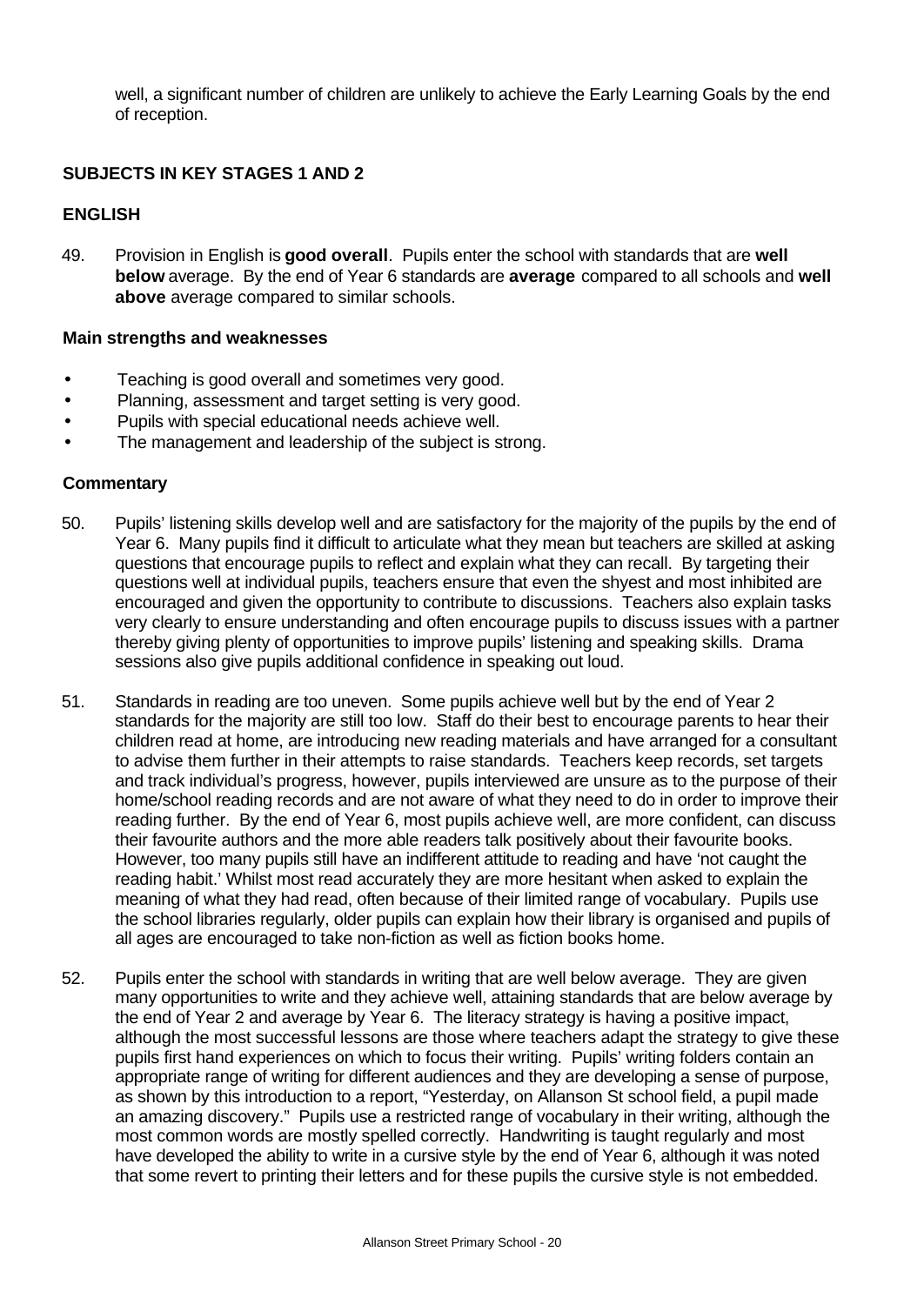- 53. The quality of teaching is good overall. Teachers' planning is very good, they keep detailed records and consequently match work well to the needs of the pupils. As a result pupils with SEN, who are well supported by teaching assistants, make good progress against their prior attainment. The most successful lessons are those where pupils are highly motivated because teachers have either introduced pictures, objects or activities that stimulate discussion and give an added purpose to their writing. Marking does not consistently support learning and, for older pupils, is often too descriptive, boosting self-esteem but not informing pupils of what they need to do in order to raise standards further.
- 54. The co-ordinators, both members of the senior management team, lead this subject very well. They monitor both teaching and pupils' work and through a detailed analysis of results have a very good overview of the strengths and weaknesses in the subject. They have strategies in place to raise standards further.

## **Language and literacy across the curriculum**

55. Pupils use computers to word process their work but this aspect could be developed still further. Inspection evidence indicates that pupils write extensively in subjects across the curriculum and recent efforts by staff to investigate and explore cross-curricular links will give pupils further opportunities to use, extend and consolidate their vocabulary.

## **MATHEMATICS**

Provision in mathematics is **good overall**.

## **Main strengths and weaknesses**

- Standards overall are above the national average.
- Subject co-ordinator is very effective and knowledgeable.
- There is a good structure to most lessons.
- ICT contributes well to numeracy particularly in the use of interactive white boards to enhance learning.
- There is very good use of assessment data.
- There are insufficient opportunities for pupils to apply skills acquired, to solving problems and a lack of emphasis on the development of relevant thinking skills.

# **Commentary**

- 56. By the time pupils reach Year 1 they have achieved well during the Foundation Stage, but standards remain below national expectations. Pupils continue to achieve well through Key Stage 1 and Key Stage 2 reaching above the national average by Year 6. This represents considerable improvement since the last report. Pupils with special educational needs are supported well and achieve well.
- 57. In lessons seen, the quality of teaching was good overall with some examples of very good teaching, where teachers, planned and prepared good progression through the lesson, successfully addressing the needs of each group, sustaining interest through challenge, using the interactive white board effectively, and valuing the responses of individual pupils. This resulted in the pupils being well motivated, well focussed on their tasks and achieving well.
- 58. The National Numeracy Strategy has been successfully introduced and most teachers confidently use the three-part lesson. Introductions contain good oral exercises, although insufficient attention is given to encouraging pupils to share their particular strategies for calculating and solving problems with the rest of the class. Middle sections contain good group teaching with tasks that are carefully matched to the needs of the pupils, and a good range of resources. Achievement during this group time is good and most pupils remain on-task throughout, but where teachers do not have sufficiently effective strategies for maintaining good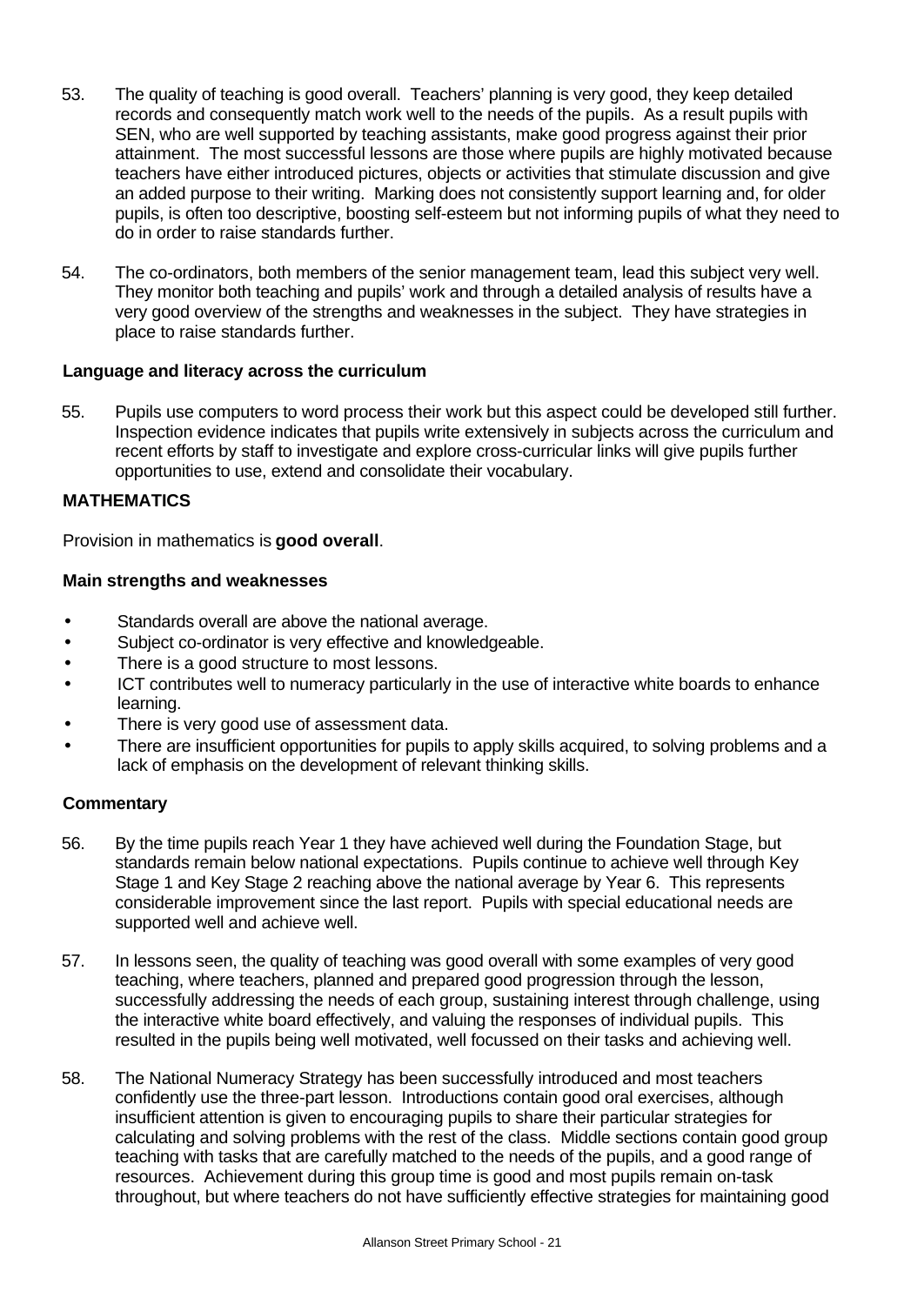behaviour, valuable working time is lost for a small minority of pupils with a consequent detrimental effect on their achievement. The final plenary sessions are used effectively to extend pupils' understanding of what has been learned during the lesson, and to prepare them for the next lesson. This is good practice and maximises the use of time.

#### **Example of outstanding practice**

#### **The following example illustrates effective use of an inter-active whiteboard in the context of traditional Key Stage 1 teaching.**

Pupils assembled around the teacher, whose quiet and calm approach instilled similar behaviour in them, even a later group 'bingo' session retained this atmosphere. The classroom represented an exceptionally rich learning environment with imaginative, stimulating, interactive displays that reflected the teacher's high expectations and high standards of presentation. The aim of the lesson was to extend the pupils' understanding of addition and subtraction. A variety of activities had been prepared, featuring an interactive-white board, arranged to take the pupils forward in small progressive steps. The teacher retained the intimacy of the lesson by remaining seated and operating the whiteboard remotely with a mouse. The pupils, however used its full interactive facilities by standing on a purpose-build platform beneath the board, and demonstrated both confidence and competence. The software had been appropriately set up and adapted to the level of the pupils and to ensure seamless progression. The traditional 3three-part lesson, whilst maintaining calm and quiet, had an appropriately challenging pace, imaginative activities that promoted the learning objectives, emphasis on applying the skills learned to problems, an ethos that demonstrated the pupils' commitment to work and co-operative activity, and outcomes that demonstrated exceptional achievement.

- 59. The breadth of the mathematics curriculum provision is good overall, but insufficient attention is given to developing pupils' thinking skills in general and mathematical thinking in particular. There is also insufficient time given to applying their mathematical skills to solving problems. The school has identified this and plans to rectify it. It also has begun to identify pupils with particular gifts and talents and is planning to enhance their learning through an appropriately chosen programme of work.
- 60. The subject is well led by the co-ordinator who has a very good understanding of mathematics, and the issues involved in its successful development within the school. He gives good support to other teachers, monitors the effectiveness of the teaching, and uses assessment data effectively to guide future planning.

#### **Mathematics across the curriculum**

61. Mathematics is used to support pupils in science and geography to display data graphically, although its impact is modest. This is an area for further development.

## **SCIENCE**

Provision in science is **good**.

## **Main strengths and weaknesses**

- Standards are above average.
- Teaching and learning are good.
- The subject is very well led.
- The resources are very good.
- Teachers' confidence in using ICT to further support learning is weak.

## **Commentary**

62. From a low base many pupils make good progress throughout the school and by the time pupils are 11, standards overall are above those expected nationally. Teaching and learning are good. Well planned tasks, effective use of a very good range of resources and judicious use of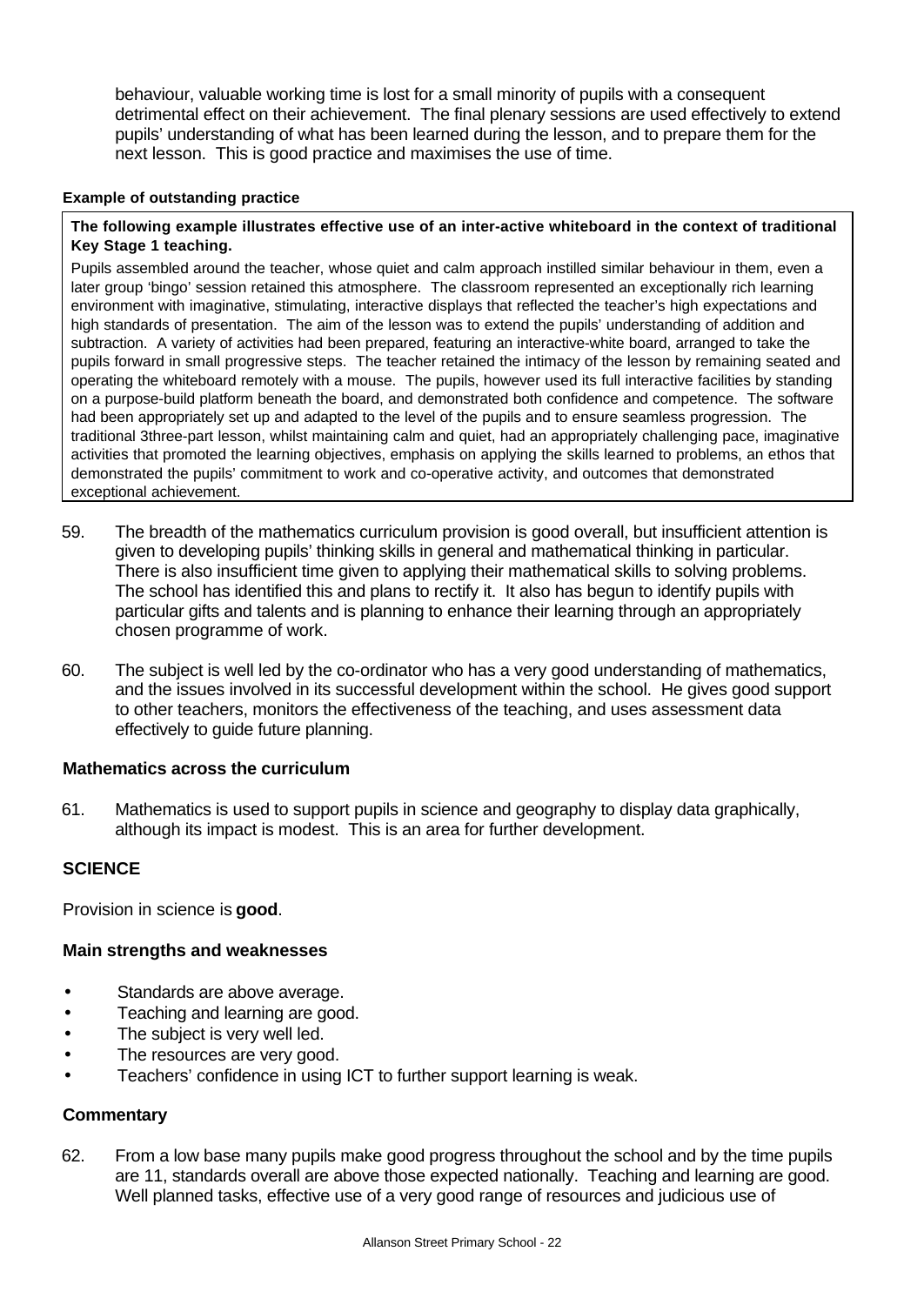worksheets, especially to support the less confident, all result in a good range of support. Teachers in both key stages generally have a good knowledge about the subject and use this effectively to help pupils understand scientific principles. When marking work, comments such as " Can you think of an example where a force changes the shape of an object?" help to extend and shape pupils' thinking. Pupils with special educational needs achieve well in relation to their prior attainment. There are good learning resources for science which are used well by most teachers.

63. Management of the subject is very good overall. The co-ordinator is knowledgeable and resourceful and is able to support and enthuse his colleagues. His own reviews of the subject are honest and clear sighted, and he is well aware of the need to develop the use of ICT in the subject to support learning. As part of the science curriculum 'design' he is also well aware of the need to use curriculum time well. He intends to explore ways of helping teachers achieve the optimum 'learning impact' in their lessons, avoiding the pitfalls of sessions that are too protracted and which consequently then lose some impact.

## **INFORMATION AND COMMUNICATION TECHNOLOGY**

Provision in ICT is **good**.

#### **Main strengths and weaknesses**

- The co-ordinator is knowledgeable, enthusiastic and keen to innovate.
- Resources are now very good.
- The ICT learning support technicians give very good support to both pupils and staff.
- The use of ICT skills to support all areas of the curriculum is an area for development.

#### **Commentary**

- 64. Standards observed during the inspection are in line with those expected in Years 2 and 6. This maintains the standards noted at the last inspection. However, national expectations are now higher than at the time of the previous inspection so that these standards represent an overall improvement. All pupils achieve satisfactorily, including those with special educational needs.
- 65. Resources have improved significantly since the last inspection. Two ICT suites are available and classroom computers are linked to the network and have access to the internet. The school now has a good range of software. Inter-active whiteboards are being placed in each teaching area as funds allow. All staff have completed a range of ICT training and staff confidence and expertise is rising. The school now funds two full-time ICT learning support technicians, and they offer very good support to pupils and teachers during lessons. They also enable the school to maximise its use of its two ICT suites thus creating smaller groups and enabling adults present to offer more one to one support. The subject co-ordinator and technicians make a very effective partnership.
- 66. The subject is very well managed by the co-ordinator. He is knowledgeable and keen to innovate and improve. Because of improved systems of assessment , including self assessment by pupils, the school now has a greater range of information on which to base future planning, in terms of curriculum provision, development of resources and 'enrichment' activities involving the wider community.

#### **Information and communication technology across the curriculum**

67. This is a developing area. The co-ordinator has worked hard to build up a library of software that will help develop the use of ICT across the curriculum. Satisfactory examples of ICT use were found in pupils' work in history, English and religious education and the use of inter-active whiteboards was generally effective in science, music, and good in ICT and some maths lessons.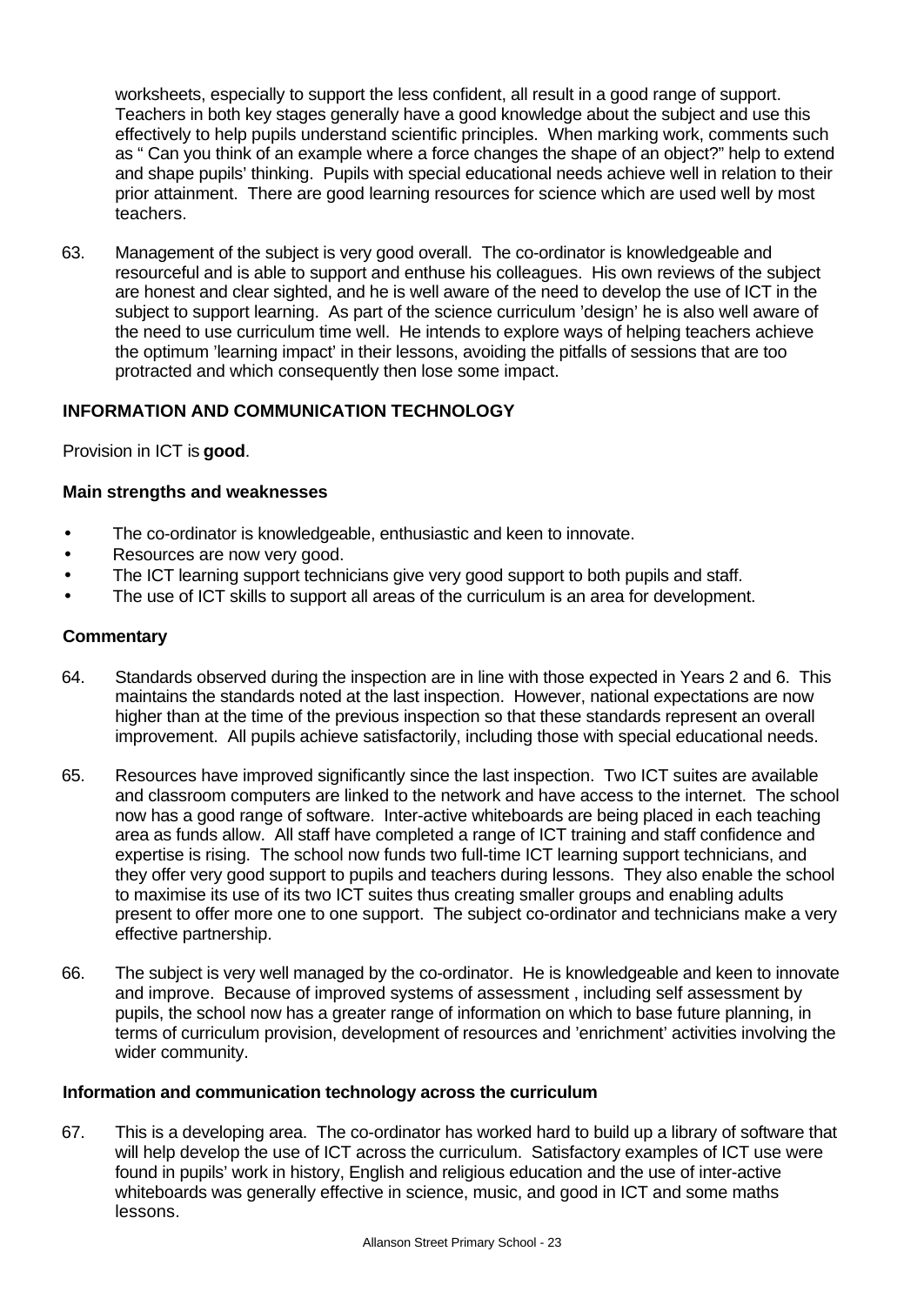## **HUMANITIES**

## **RELIGIOUS EDUCATION**

Provision in religious education is **satisfactory**.

#### **Main strengths and weaknesses**

- The quality of teaching is good.
- Resources are good.
- The leadership is very good.
- There is an insufficient match of work to pupils of different attainment in Key Stage 2.

#### **Commentary**

68. Standards of attainment at Years 2 and 6 are in line with the requirements of the locally agreed syllabus for religious education. Teaching in the two lessons observed was good with particularly good use of resources to motivate pupils, aid their understanding of the religious concepts being studied and to extend their vocabulary. In Key Stage 2, some of the work planned is not closely enough matched to the learning needs of different groups of pupils. The subject leader is knowledgeable about the subject, is highly motivated and supports staff well.

### **HISTORY AND GEOGRAPHY**

69. Provision in history and geography is satisfactory. Standards of attainment at Years 2 and 6 are average for their age in both subjects and pupils make satisfactory progress. Resources are good. Pupils are very interested in both subjects and have participated with enthusiasm in educational visits with a history or geographical focus. The co-ordination of the subjects throughout the school is good.

## **CREATIVE, AESTHETIC, PRACTICAL AND PHYSICAL SUBJECTS**

## **ART AND DESIGN**

Provision in art is **good**.

#### **Main strengths and weaknesses**

- The subject co-ordinator has very good subject knowledge and an inspirational approach.
- The creative partnership project is significantly enhancing provision.

#### **Commentary**

70. Pupils' attainments in art are in line with national expectations overall, and they have a good range of experiences. From Year 1 pupils are taught particular skills combined with a widening range of art media as the move through the school, until by Year 6 they have acquired secure skills and demonstrate good imagination and originality. They look at the work of famous artists such as the paintings of Monet in Year 1, the ceramic mosaics of Antoni Gaudi in Year 2, and Year 3 draw inspiration from the sculptures around St Helens. Year 4 pupils study the works of Paul Klee, Year 5 create pop art in the style of Andy Warhol, and Year 6 pupils look at William Morris designs.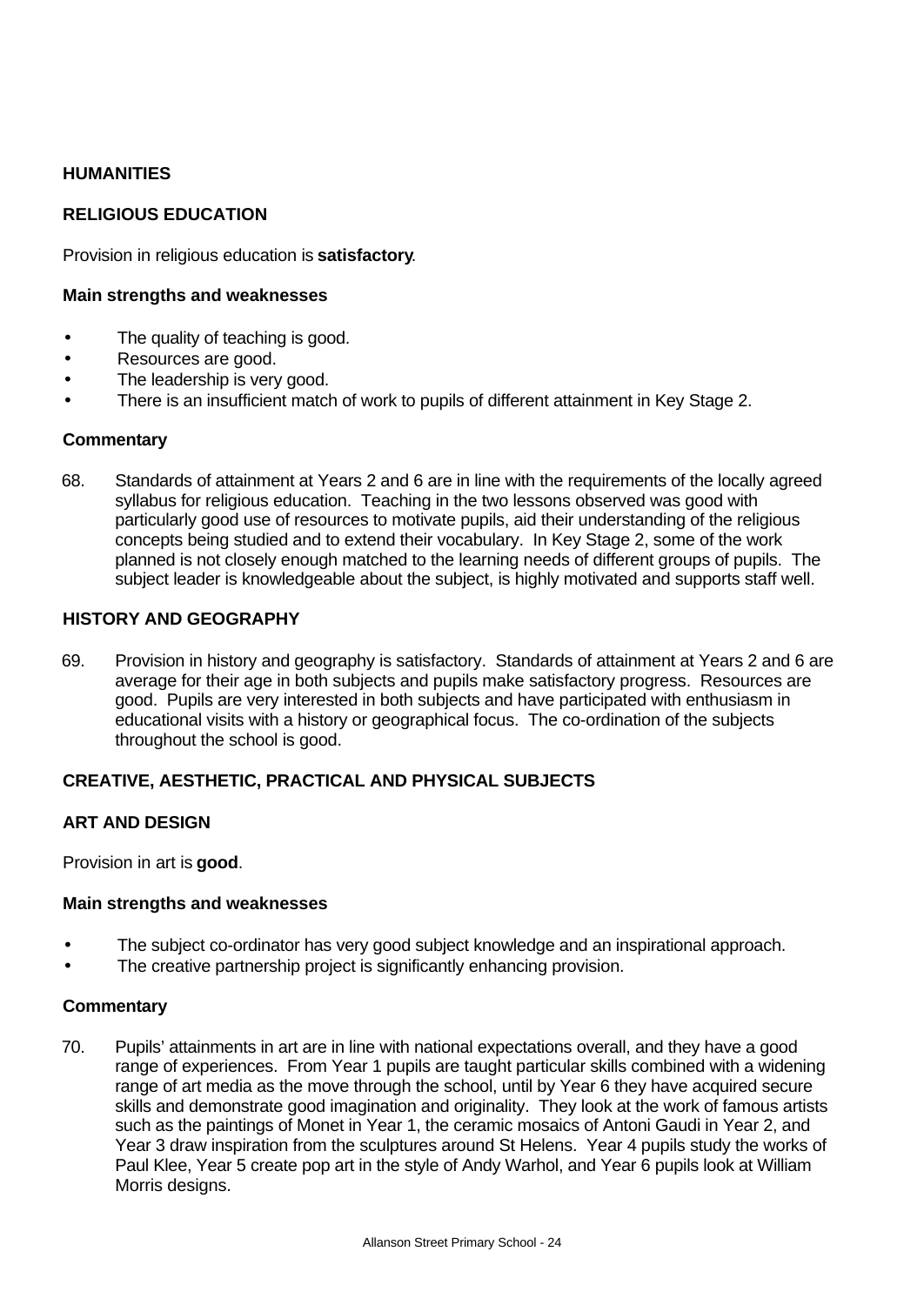71. The art co-ordinator has very good personal skills, huge enthusiasm for her subject and the ability to communicate her ideas in an inspirational way to other teachers. She arranges specialist workshops to enhance the art curriculum, and was successful in winning a very substantial grant to fund a creative partnership project involving a variety of art specialists, including those developing computer based multi-media experiences. The whole project is centred in the infant corridor and aims to fully embrace the pupils in an exciting and innovative event on the theme of the sea. At the time of the inspection, the project was in the early stages of preparation, but was already generating considerable excitement amongst the children.

#### **Example of outstanding practice**

#### **The following example illustrates how to raise standards through inspirational teaching and an exciting range of resources.**

The main objective for the Year 4 class was to make 'mood chairs' from a wide range of materials and a variety of techniques. The opening minutes teaching was very lively, provocative, full of fun, and packed with ideas and challenges that ranged from how artists use, colour, line and form to create particular moods to how to use different techniques with the chosen media. Fired with excitement but well-controlled by the teacher, the pupils rotated at 10 minute intervals around 6 tables containing either, paper engineering, 'Modroc', string modelling, appliqué and collage. Most tables had the support of a classroom assistant or parent who had been trained by the class teacher to support the pupils in that particular technique. The pupils showed that they had absorbed the ideas from the start of the lesson, and demonstrated considerable confidence and great enthusiasm for the task. Each group had been given a mood such as 'sadness' to represent, and the results showed considerable thought and insight on the part of the pupils.

72. The teaching of art is generally good, and most teachers have growing confidence in the subject and are willing to explore new ideas supported by the co-ordinator. There is a good range of resources available and some class teachers have art areas, which display an exciting range of materials and art media. Pupils' work is well displayed throughout the school and helps to give subject a high profile.

## **MUSIC**

The Provision in music is **good**.

## **Main strengths and weaknesses**

- The co-ordinator and visiting music specialist teacher provide very competent teaching.
- The extra-curricular music considerably enhances the curriculum.
- The teaching of composition lacks a progressive structure through the school.

## **Commentary**

- 73. The new emphasis on music is effectively raising standards and, overall, they are broadly in line with national expectations. Pupils' singing is satisfactory in Year 2, as is their understanding and knowledge of the elements of music. In Year 6 most pupils sing enthusiastically, with clear diction and reasonably well in-tune. However, a minority seem unenthusiastic and make little effort. There are good opportunities for pupils to explore rhythm and by Year 5 are able to clap different rhythm patterns in groups to imitate African drumming. Pupils compose simple pieces on a theme using a variety of tuned and untuned percussion instruments in Key Stage 1, and broaden their composition ideas to include different scales by Year 6.
- 74. The music co-ordinator and the part-time music specialist are competent musicians and teach the subject well. Their enthusiasm and specialist knowledge support the other teachers whose classes they teach and enable them to continue the teaching alone. This is an effective model of spreading good teaching practice through the school. Most teachers have found that the new teaching resources have improved their confidence. Most aspects of music, and in particular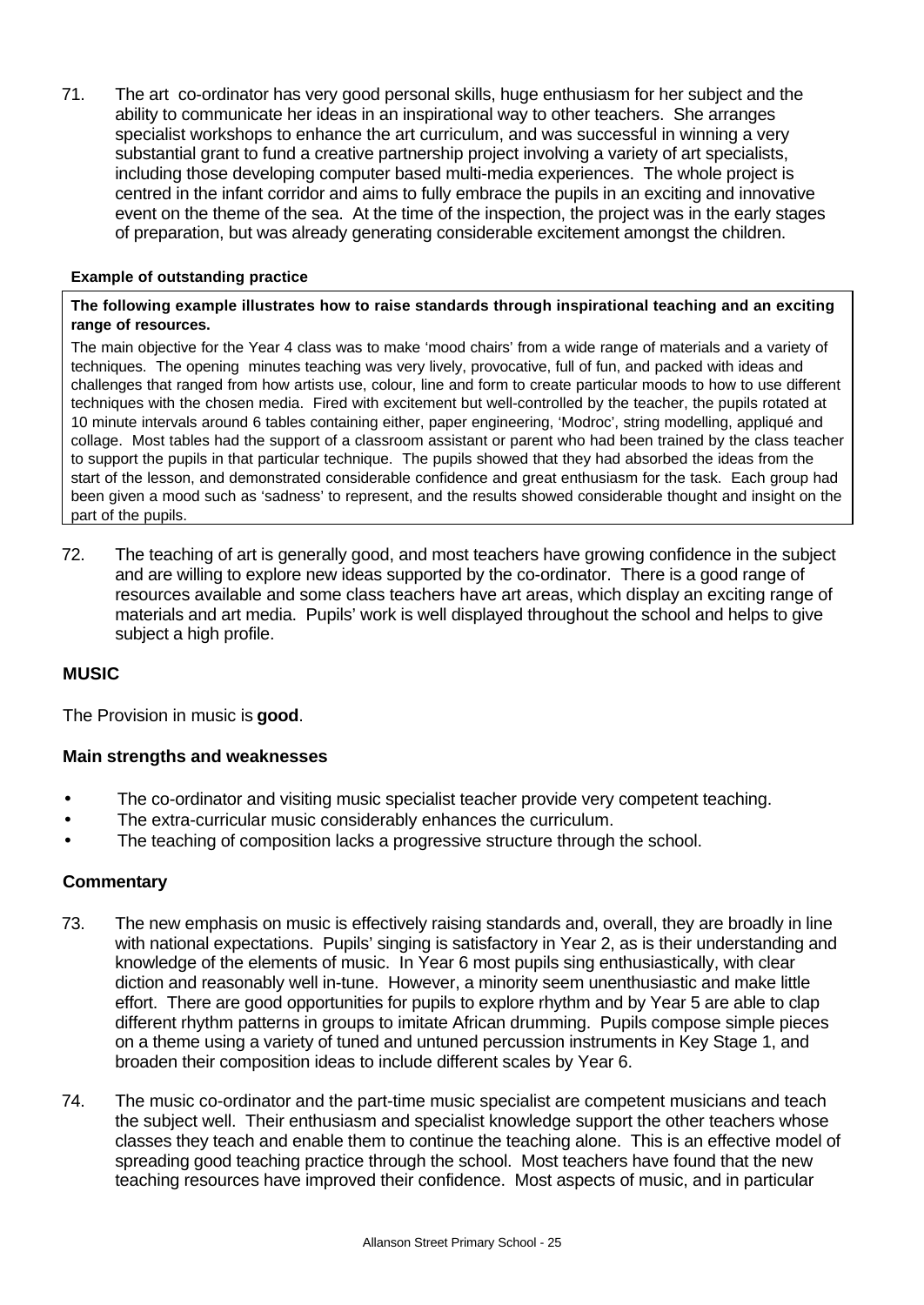composition, need better progression through the school to ensure that the expected standards are reached by the time pupils leave the school.

- 75. Music plays an important part in school assemblies and the recorder band play very competently and provide good role models for the rest of the school. A small number of children take advantage of the subsidised scheme to enable them to learn orchestral instruments in school.
- 76. The co-ordinator has reviewed the development of the subject and has an appropriate action plan.

## **DESIGN AND TECHNOLOGY**

Provision in design and technology is **satisfactory overall**.

77. No lessons were seen for this subject, but photographic evidence shows that much imaginative work has taken place throughout the school and that standards are broadly in-line. The coordinator has very good subject knowledge and appropriate plans for its development.

## **PHYSICAL EDUCATION**

Provision in physical education is **good**.

#### **Main strengths and weaknesses**

- Pupils are enthusiastic.
- A wide range of extra-curricular activities is available for pupils of all ages.
- Good links have been established with other schools and clubs.
- The co-ordinator is well informed, enthusiastic, has a clear vision and leads the subject well.

#### **Commentary**

- 78. Three lessons were observed, one dance and two gymnastics. All pupils, including those with special educational needs, are very enthusiastic and teachers work hard to both instil routines with younger pupils and to remind older pupils of health and safety issues when using the hall. Records indicate that all pupils have the opportunity to meet national expectations with regard to swimming before they leave the school (to swim 25 metres unaided) and that the majority meet this target.
- 79. Teaching overall is never less than satisfactory. In a very good dance lesson in Year 2 the teacher successfully built on the visit of an Indian dancer the previous week and harnessed the pupils' enthusiasm as they performed a series of Indian dance phrases culminating in the pupils devising and performing a dance of their own.
- 80. The co-ordinator leads the subject very well. He has introduced a new scheme of work that supports teaching well; taken part in a local initiative to develop assessment techniques that are currently being trailled in the school; established very good links with local professional football and rugby clubs that have involved both boys and girls in competitions and established very good links with local schools, community groups and sports associations. The new sports centre soon to be built on the school site, places the school in a very strong position to raise standards in physical education still further.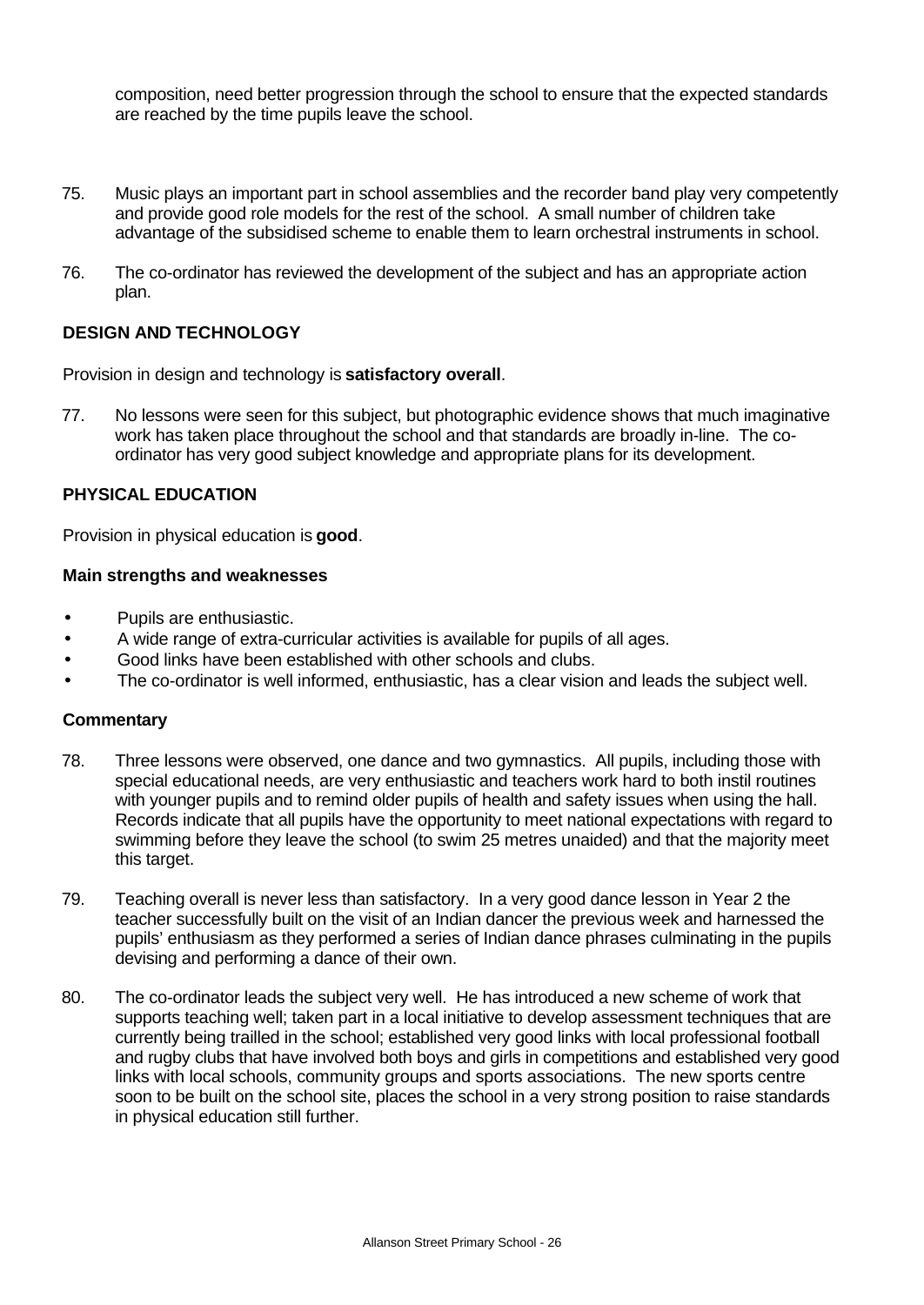# **PERSONAL, SOCIAL AND HEALTH EDUCATION**

## **Personal, social and health education**

Provision in personal, social and health education is **good**.

### **Main strengths and weaknesses**

- Provision is planned into the curriculum.
- The school uses specialists when appropriate.

### **Commentary**

81. The arrangements for personal, social and health education including drugs education are good. The programme of work is taught partly through other subjects, and specialists are brought in to assist class teachers when appropriate.